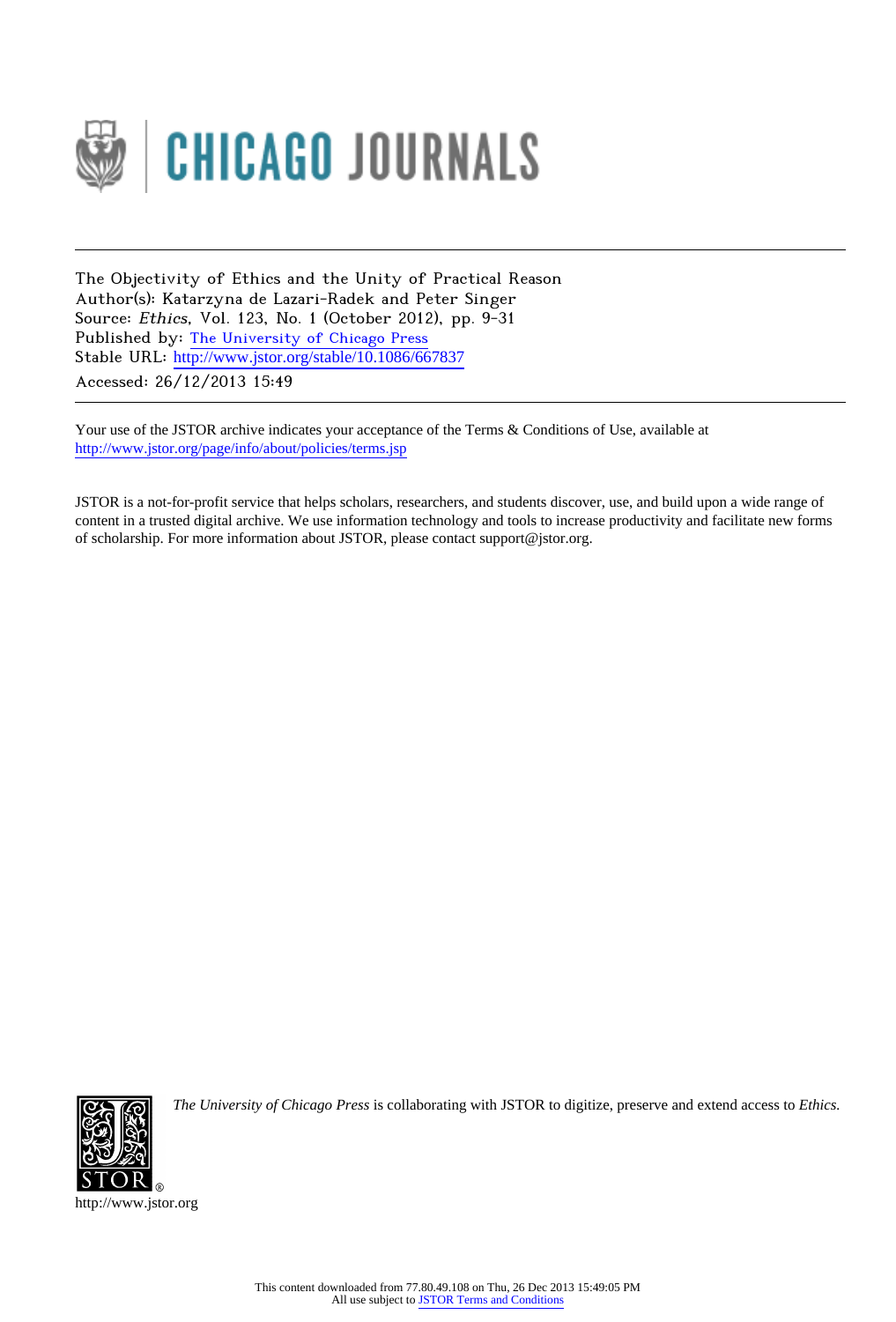# The Objectivity of Ethics and the Unity of Practical Reason\*

## Katarzyna de Lazari-Radek and Peter Singer

Evolutionary accounts of the origins of human morality may lead us to doubt the truth of our moral judgments. Sidgwick tried to vindicate ethics from this kind of external attack. However, he ended The Methods in despair over another problem—an apparent conflict between rational egoism and universal benevolence, which he called the "dualism of practical reason." Drawing on Sidgwick, we show that one way of defending objectivity in ethics against Sharon Street's recent evolutionary critique also puts us in a position to support a bold claim: the dualism of practical reason can be resolved in favor of impartiality.

#### I. THE PROFOUNDEST PROBLEM OF ETHICS

One way of attacking the objectivity of ethics is to suggest that an understanding of the origins of our moral judgments casts doubt on their reliability. If, for example, our moral judgments result from our upbringing in a particular culture and others brought up in different cultures have contrary moral judgments, this may be seen as discrediting all such judgments. The appearance of Darwin's theory of evolution gave rise to a distinctive form of this type of critique, resting on the claim that the judgments we hold have evolved to enhance our prospects of surviving and

\* For helpful comments, we would like to thank Derek Parfit, Folke Tersman, Gustaf Arrhenius, and Krister Bykvist, as well as participants in a discussion of the paper at a seminar at the University Center for Human Values, Princeton University, in Fall 2011. We are also most grateful to two reviewers for *Ethics* and four editors of *Ethics*, as well as to Connie Rosati, for the extraordinary amount of work they put into helping us to improve the paper we first submitted—we owe so much to them that it would be tedious to note individually every point at which we have benefited from their suggestions.

Ethics 123 (October 2012): 9–31

© 2012 by The University of Chicago. All rights reserved. 0014-1704/2012/12301-0003\$10.00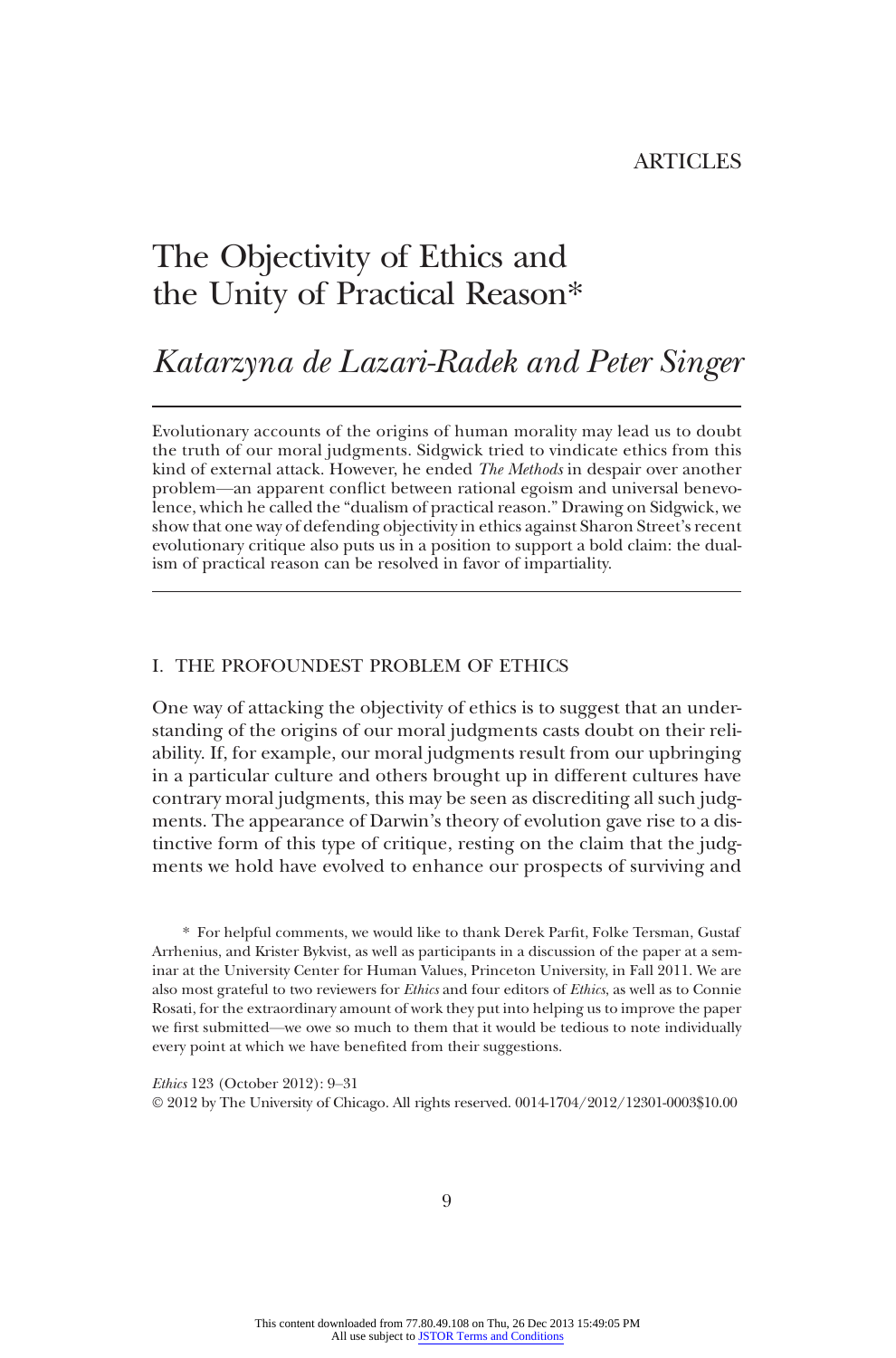reproducing. If different judgments had improved these prospects, we would have had different moral beliefs.

Such arguments against the reliability of our moral beliefs were familiar to the late Victorian moral philosopher Henry Sidgwick. In The Methods of Ethics, Sidgwick argued that no account of the origins of our moral judgments could justify us in denying truth and falsity to ethics as a whole. Despite vindicating ethics from this kind of external attack, however, The Methods finishes on a famous note of despair. In searching for rational axioms that would give us guidance about what we ought to do, Sidgwick arrived at two that are, at least potentially, in conflict. The axiom of rational egoism says that each of us ought to aim at her or his own good on the whole, and the axiom of benevolence or utilitarianism tells us to aim at the good of all.<sup>1</sup> Sometimes when I aim at my own good I will also maximize the good of all, but often I will have to choose between my own lesser good and the greatest achievable good of others. Sidgwick calls this "the dualism of practical reason" and says that it is "the profoundest problem of ethics."2 His pessimism about ever resolving it is best expressed in the concluding sentence of the first edition of The Methods: "But the Cosmos of Duty is thus really reduced to a Chaos: and the prolonged effort of the human intellect to frame a perfect ideal of rational conduct is seen to have been fore-doomed to inevitable failure."3 Although in later editions he moderated his language, he never changed his mind about the gravity of the problem. The seventh and final edition still concludes with the statement that the dualism of practical reason demonstrates the existence of an "ultimate and fundamental contradiction in our apparent intuitions of what is Reasonable in conduct," and this contradiction forces us to admit that "the apparently intuitive operation of the Practical Reason, manifested in these contradictory judgments, is after all illusory." If we are not thereby required to "abandon morality altogether," we will at least have to abandon "the idea of rationalising it completely."4

In the years since Sidgwick wrote those lines, his "profoundest problem" has neither been resolved nor diminished in significance. Derek Parfit discusses the dualism of practical reason in On What Matters. According to what Parfit calls a "wide value-based objective view," "when one of our two possible acts would make things go in some way that would be impartially better, but the other act would make things go better either for ourselves or for those to whom we have close ties, we often have sufficient reasons to act in either of these ways."5 Parfit's inclusion of the

1. For discussion of Sidgwick's acceptance of this axiom, see n. 40, below.

2. Henry Sidgwick, The Methods of Ethics, 7th ed. (London: Macmillan, 1907), 386 n. 4. Unless otherwise noted, all further references to *The Methods of Ethics* are to this edition.

3. Henry Sidgwick, The Methods of Ethics, 1st ed. (London: Macmillan, 1874), 473.

4. Sidgwick, Methods of Ethics, 508.

5. Derek Parfit, On What Matters, vols. 1 and 2 (Oxford: Oxford University Press, 2011), 1:137.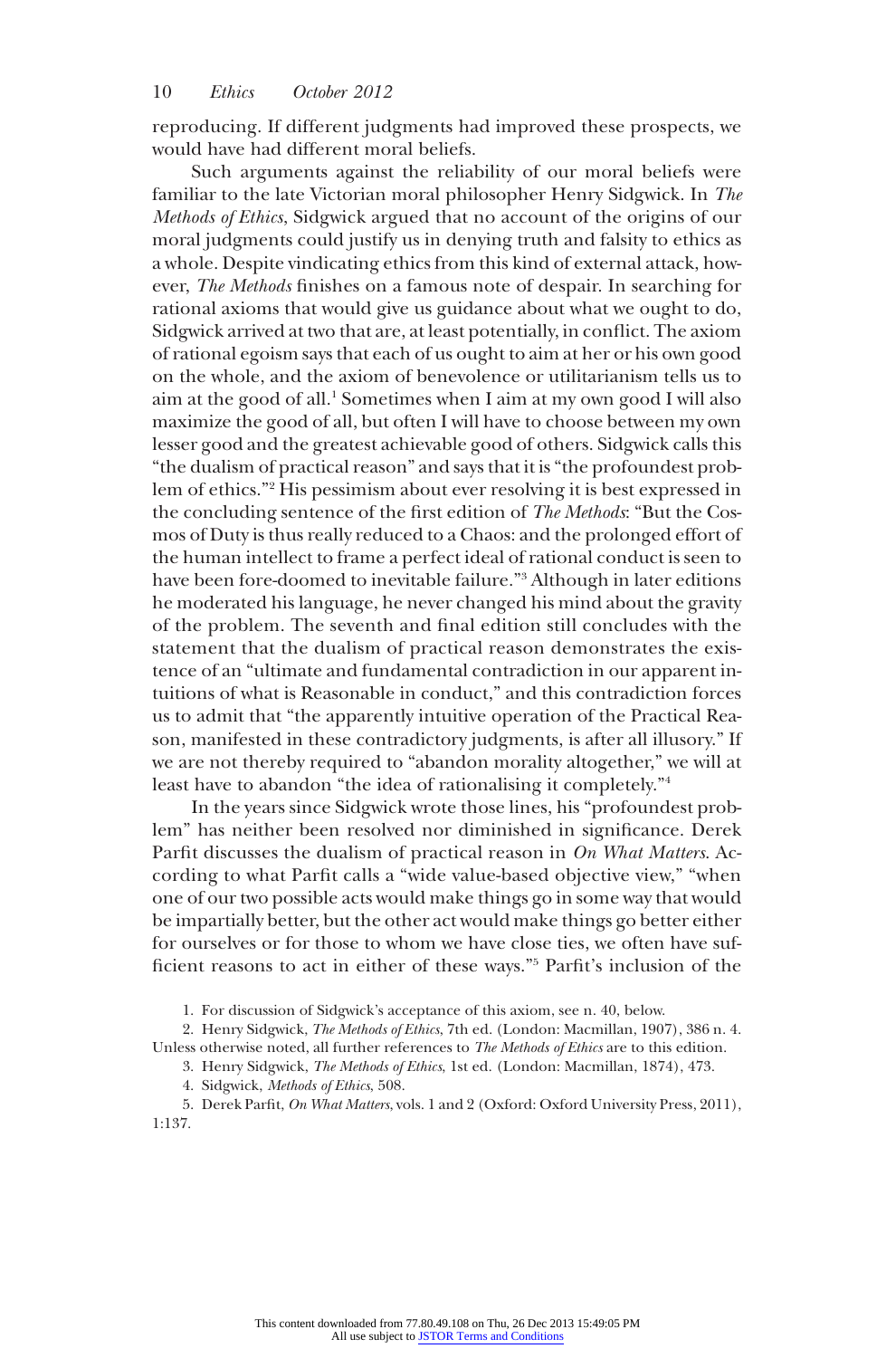word "often" in this sentence marks one difference between his position and Sidgwick's. Parfit thinks that in extreme cases—for example, when I can save a stranger's life at a trivial cost to myself—it would be irrational to act solely on the basis of what is better for myself. Nevertheless, he agrees with Sidgwick that when doing what is right would require a serious sacrifice of one's own interests, it is not irrational to do what is in one's own interests. In contrast to Sidgwick, Parfit does not see the problem as an indication of the collapse of practical reason, but he does regard it as showing the limits of practical reason: in many cases reason is not a perfect guide because it does not lead us in a single direction.

What might these two problems—the evolutionary critique of objectivity in ethics and the dualism of practical reason—have in common? Surprisingly, Sidgwick's response to the evolutionary critique of objectivity in ethics points us toward a way of overcoming the dualism of practical reason. We are not the first to notice that Sidgwick provided a compelling answer to claims that a sound understanding of the origins of our moral beliefs gives us reasons for abandoning objectivity in ethics.<sup>6</sup> While Sidgwick successfully responded to such evolution-based arguments against the objectivity of ethics, however, he curiously failed to see—as have commentators on The Methods of Ethics—that his response provided a basis for a solution to his own, very different, worry about the objectivity of ethics.

We begin this article by drawing on Sidgwick's own defense of objectivity in the face of theories about the origins of our moral judgments. We then move to Sharon Street's forceful restatement of the view that an evolutionary understanding of human nature is incompatible with moral realism.7 We argue that Sidgwick's defense of objectivity in ethics survives Street's restatement of the argument, but we will then add that this same understanding of evolution suggests that practical reason, freed from some specific distortions that derive from our evolutionary origins, ceases to be divided between partial and impartial modes of reasoning. Thus, we make use of Sidgwick's own argument to defend a claim that goes beyond anything Sidgwick himself suggested but which we believe he would have welcomed: the dualism of practical reason can be resolved in favor of impartiality. Our case for this claim has to take this indirect route because our defense of objectivity in ethics against an evolutionary critique is crucial to our resolution of the dualism. Only when objectivism has been defended in a particular way do we find ourselves with a general view of truth in ethics from which the resolution of the dualism follows as a specific application.

<sup>6.</sup> Hallvard Lillehammer, "Methods of Ethics and the Descent of Man: Darwin and Sidgwick on Ethics and Evolution," Biology and Philosophy 25 (2010): 361–78.

<sup>7.</sup> Sharon Street, "A Darwinian Dilemma for Realist Theories of Value," Philosophical Studies 127 (2006): 109–66.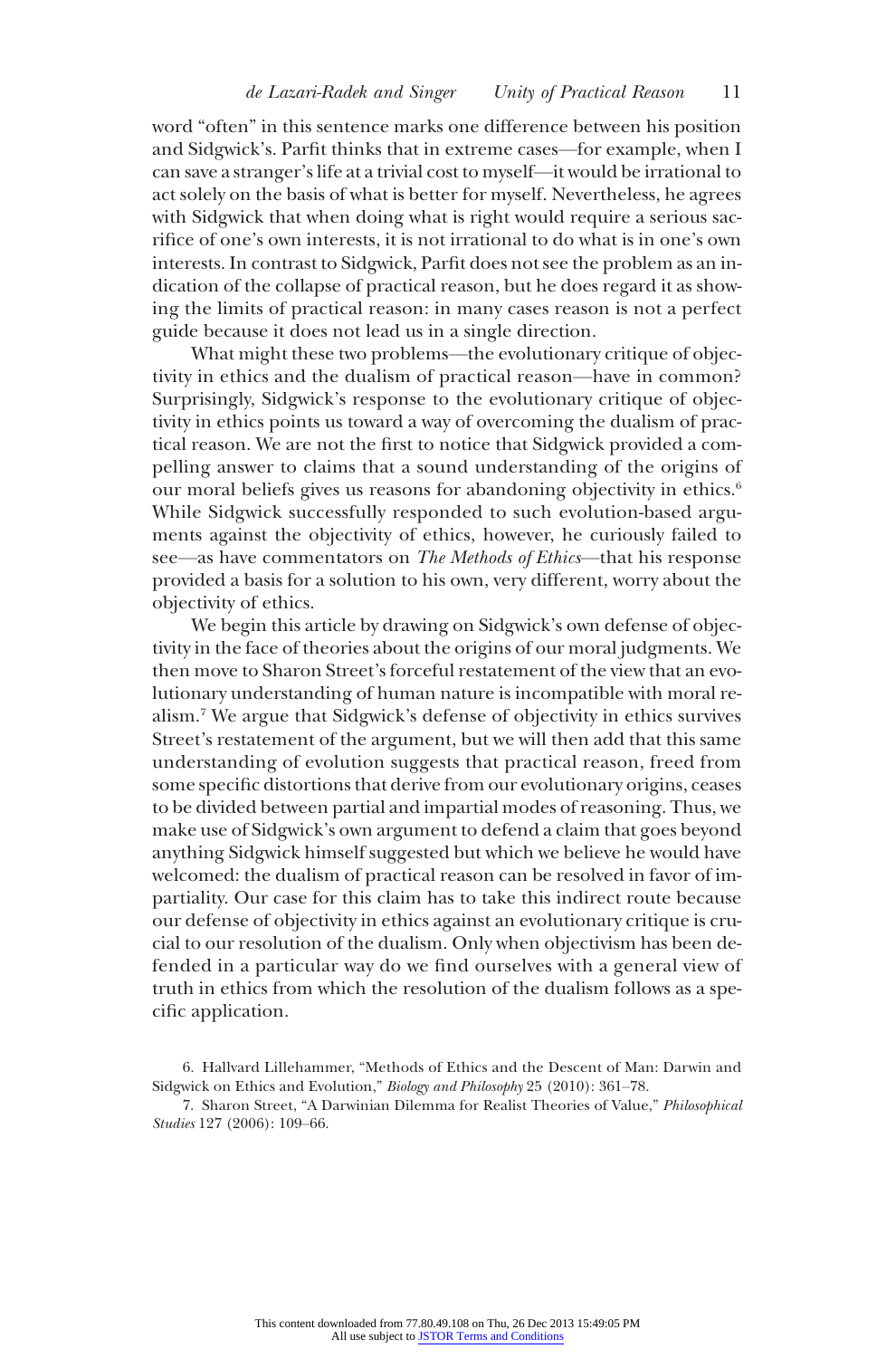### II. SIDGWICK AND THE ARGUMENT FROM THE ORIGINS OF OUR MORAL FACULTY

In defending the project of The Methods of Ethics, Sidgwick considers the view that knowledge of the origins of our moral intuitions may show that they cannot be valid, that is, that they are not a reliable indication of the truth of what we intuit.<sup>8</sup> He rejects this view, arguing that if an intuition seems to be self-evident, we should not regard it as untrustworthy merely because it was "caused in known and determinate ways." He goes further still, denying that those who affirm the truth of judgments that we intuitively grasp as self-evident need even demonstrate that the causes of these judgments are of a kind that is likely to lead to true judgments. That requirement would, Sidgwick argues, lead to a kind of infinite regress that would make it impossible ever to find certainty about anything, for "the premises of the required demonstration must consist of caused beliefs, which as having been caused will equally stand in need of being proved true, and so on *ad infinitum*."<sup>9</sup> In other words, if *all* our beliefs are equally the effect of some prior causes, this fact alone cannot give us grounds to reject them, for these grounds would apply with equal force to all of our beliefs, thus committing us to total skepticism about everything. Moreover, Sidgwick points out, no theory of the origins of our moral judgments can show that the fundamental ethical conceptions of "right" or "what ought to be done" or "good" or "what it is reasonable to desire or seek" are invalid and that therefore all propositions of the form "X is right" or "X is good" are untrustworthy because these propositions are about something fundamentally distinct from the subject matter of the sciences.

Although Sidgwick firmly defends ethics from a general skeptical attack grounded on any theory of the origins of our moral intuitions, he acknowledges that a more limited claim could be successful: "It may, however, be possible to prove that some ethical beliefs have been caused in such a way as to make it probable that they are wholly or partially erroneous." He adds that it will "hereafter" be important to consider whether any ethical intuitions that we are disposed to accept as valid are open to attack on such grounds but that his "present" concern is only to deny the more general argument against the trustworthiness of the moral faculty.10 We will follow Sidgwick in separating the general objection to ethics as a

8. Sidgwick makes no explicit reference to Darwin in any edition of The Methods. That he has Darwin's account of the origins of our moral intuitions in mind, however, is confirmed by the fact that he makes a very similar point in a separate essay titled "The Theory of Evolution in Its Application to Practice," published in the first volume of Mind, in 1876. (We owe this reference to Lillehammer, "Methods of Ethics and the Descent of Man.")

9. Sidgwick, Methods of Ethics, 213.

10. Ibid.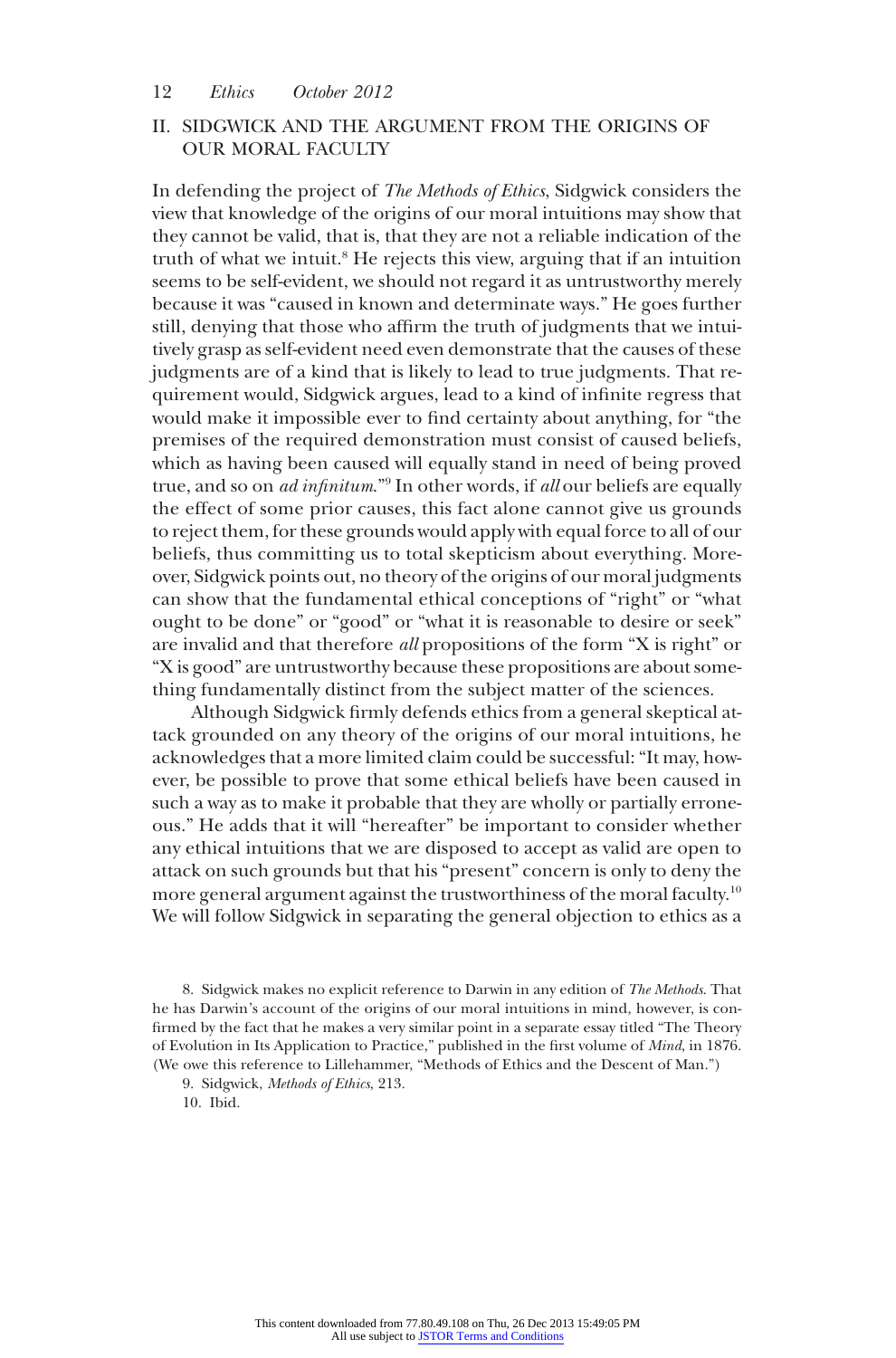whole, based on theories about the origins of our moral judgments, from more specific objections to particular ethical beliefs, and we will discuss them in turn. $11$ 

#### III. THE GENERAL OBJECTION AND STREET'S DARWINIAN DILEMMA

Since Sidgwick's day, and especially over the past forty years, an extensive literature has developed on the origins of morality and of our moral intuitions, much of it informed by a considerable body of empirical research.<sup>12</sup> It is not surprising that this body of theory should lead to further discussion of the implications of our understanding of evolutionary theory for morality. The most widely discussed and philosophically sophisticated contemporary argument for the kind of view that Sidgwick rejected is Sharon Street's claim that a "Darwinian Dilemma" faces those who hold a realist theory of value.<sup>13</sup> Street starts from a premise that we fully accept: "Evolutionary forces have played a tremendous role in shaping the content of human evaluative attitudes."14 She then argues that those who defend objective moral truth face a choice between two uncongenial possibilities. The first possibility is that evolutionary forces have no tendency to lead to the selection of beings who hold objectively true evaluative attitudes. In this case, objectivists will have to admit that most of our evaluative judgments are unjustified. The second possibility is that evolutionary forces did favor the selection of those who are able to grasp objective moral truths. But this, Street argues, is contrary to a scientific understanding of how evolution works.

To take the first horn of the dilemma and accept that evolutionary forces have no relation to objectively true evaluative attitudes means,

11. Many subsequent nonnaturalists gave arguments similar to Sidgwick's for the limited relevance to ethics of knowledge of the origin of our moral ideas. See, e.g., Hastings Rashdall, The Theory of Good and Evil (Oxford: Clarendon, 1907), vol. 2, chap. 4, esp. secs. 1 and 9; W. D. Ross, The Foundations of Ethics (Oxford: Clarendon, 1939), 15–17; and C. D. Broad, "Critical Notice of Julian Huxley's Evolutionary Ethics," Mind 53 (1944): 344–67, repr. in Broad's Critical Essays in Moral Philosophy, ed. David Cheney (London: Allen & Unwin, 1971), 156–87, esp. 169–72, 178–80.

12. See, e.g., W. D. Hamilton, "The Genetical Evolution of Social Behaviour," pts. 1 and 2, Journal of Theoretical Biology 7 (1964): 1–16, 17–52; R. L. Trivers, "The Evolution of Reciprocal Altruism," Quarterly Review of Biology 46 (1971): 35–57; James Q. Wilson, The Moral Sense (New York: Free Press, 1993); Robert Wright, The Moral Animal (New York: Pantheon, 1994); Matt Ridley, The Origins of Virtue (London: Viking, 1996); and Jonathan Haidt, The Righteous Mind (New York: Pantheon, 2012). Also relevant is J. D. Greene, "The Secret Joke of Kant's Soul," in Moral Psychology, vol. 3, The Neuroscience of Morality: Emotion, Disease, and Development, ed. W. Sinnott-Armstrong (Cambridge, MA: MIT Press, 2007), 35–80.

13. Street, "Darwinian Dilemma," 109–66.

14. Ibid., 109, 122.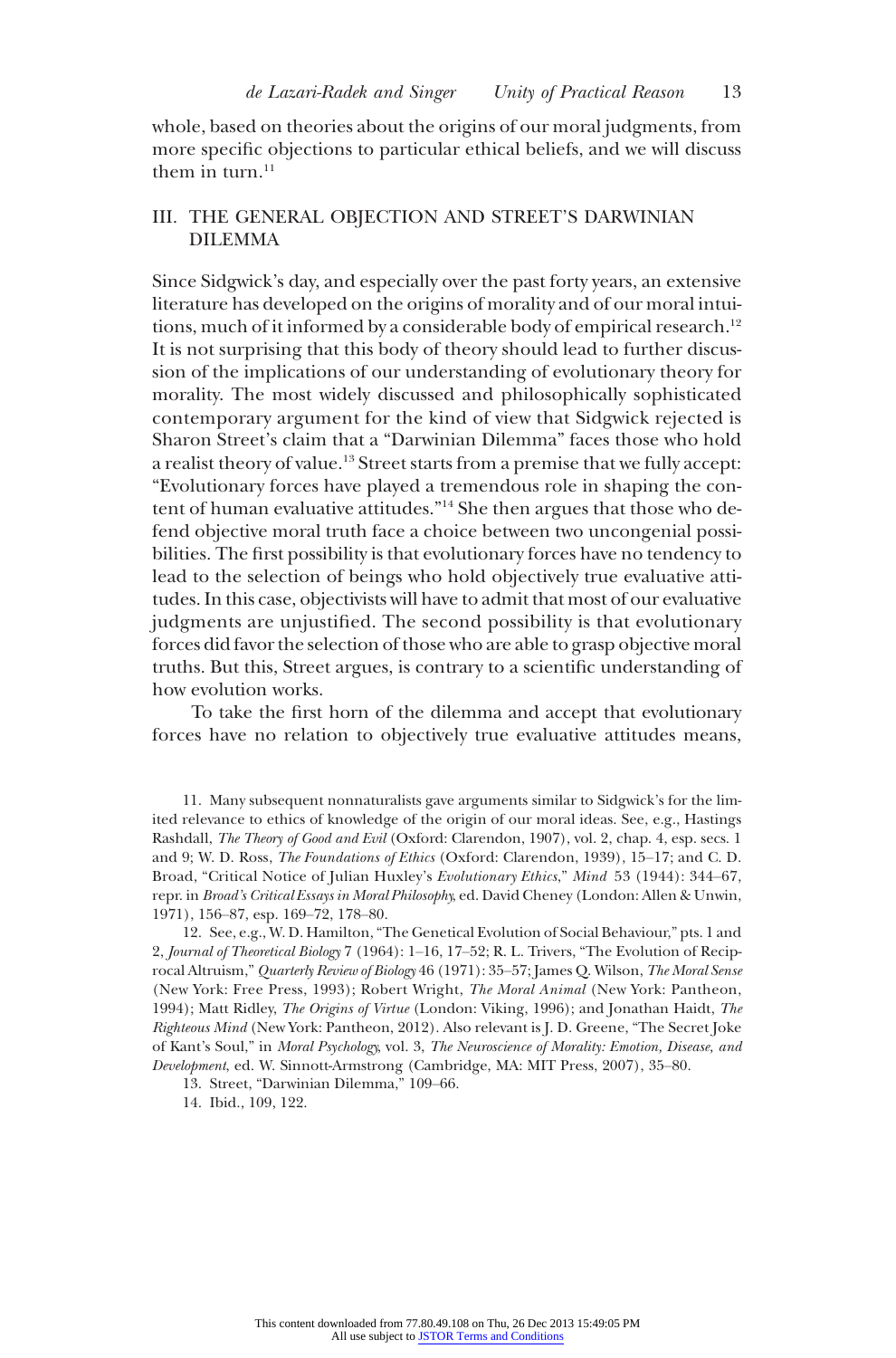Street suggests, that our prospects of having evaluative attitudes that lead us to moral truths are like the prospects of sailing to Bermuda while allowing our boat's course to be determined by the winds and tides. We would be incredibly lucky to reach Bermuda, and if we did, it would be a remarkable coincidence. Barring such a coincidence, however, the realist has to accept what Street considers a "far-fetched skeptical result," namely, that "most of our evaluative judgments are off-track due to the distorting pressure of Darwinian forces."<sup>15</sup>

Those taking the second horn of the dilemma fare no better. They make a claim that is unacceptable on scientific grounds. Street offers a list of some of the judgments we make, which includes, for example, "We have greater obligations to help our own children than we do to help complete strangers."16 Such judgments are conducive to reproductive success, so it is easy to see how evolutionary forces would lead us to make them. It is not so easy to see how evolutionary forces would lead us to make only judgments that are objectively true. Why should the truth of a judgment be something that evolution favors? As Street says, it is more scientifically plausible to explain human evaluative attitudes as having evolved because they help us to survive and to have surviving offspring than because they are true.

To show how evolution could shape our evaluative judgments, Street asks us to suppose that we had evolved as a different kind of being. Social insects, for example, have a stronger orientation toward the welfare of the community than to their own individual survival, and male lions kill offspring that are not their own. Assuming that in some way we could be intelligent, but with reproductive patterns more like those of social insects or lions, we would, she claims, have different basic evaluative attitudes that would lead us to make different reflective evaluative judgments. Since not all these judgments could be true, wouldn't it be a remarkable coincidence if we just happened to have evolved as the kind of beings that make true evaluative judgments?<sup>17</sup>

Street's speculation about intelligent social insects echoes one that Darwin made in The Descent of Man, when he wrote that if we were reared in conditions like beehives, our unmarried females would "think it a sacred duty to kill their brothers, and mothers would strive to kill their fertile daughters; and no one would think of interfering."18 When Frances Power Cobbe, in *Darwinism in Morals, and Other Essays*, lamented that this

- 15. Ibid., 109.
- 16. Ibid., 115.
- 17. Ibid., 120.

18. Charles Darwin, The Descent of Man (London: Penguin, 2004), 122. (We owe this reference to Lillehammer, "Methods of Ethics and the Descent of Man.")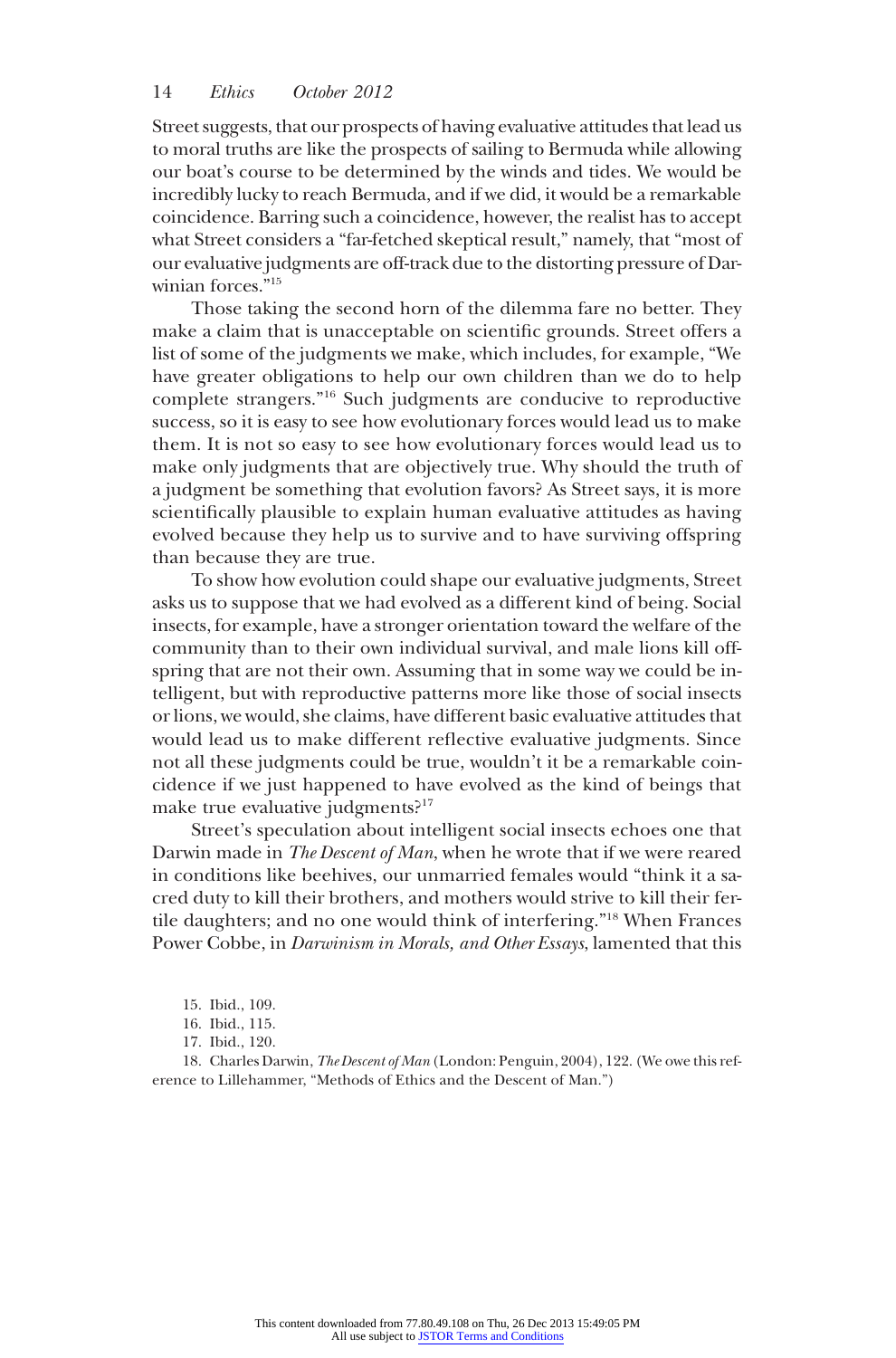view "aims ... a deadly blow at ethics," Sidgwick responded that this was not so. Cobbe had overlooked, Sidgwick wrote, the ability of the principle of utilitarianism to accept "almost any degree of variation in actual rules" without giving up the idea of absolute moral duties.<sup>19</sup> Thus, Sidgwick appears to accept that our particular set of moral rules does not hold for all ways of living, but he denies that the truth of Darwin's claim could undermine our belief that there are some things that we ought to do. In very different circumstances, killing one's brother or daughter could be the right thing to do. What would remain constant, however, is an ultimate principle like "Do what is best for the well-being of all." Hence ethics as a whole is not threatened by the theory of evolution.

This suggests that Sidgwick, if armed with a modern understanding of evolutionary psychology, could reach a verdict not far from what Street describes as the "far-fetched skeptical result" that "most of our evaluative judgments are off-track due to the distorting pressure of Darwinian forces." Sidgwick and Street could argue about whether it is "most" or only "many" of our common moral judgments that are offtrack, but a contemporary Sidgwick might be closer to Street than the historical one. Sidgwick thought that what he calls "the morality of common sense"—that is, the set of moral rules that we intuitively assume to be true—tends to produce actions that maximize utility. But if he shared our modern scientific understanding that evolutionary forces operate at the level of the gene or the individual, or at most the community, rather than at the level of the species (and certainly not at the level of all sentient beings), he would surely have been open to the possibility that these evolutionary forces have produced evaluative attitudes that fail to conduce to ultimate moral truths such as "Do what is best for the well-being of all." To the extent that our common moral judgments are affected by these evolutionary forces, it would then have been consistent with Sidgwick's own approach to the morality of common sense for him to reject the particular judgments to which these forces led, while maintaining the validity of the more general principle that we should do what is best for the well-being of all. This is, after all, what he already does in Book III of *The Methods* with many of the particular judgments of commonsense morality.20

19. H. Sidgwick, review of Darwinism in Morals, by Frances Power Cobbe, Academy, June 15, 1872. (Once again, we owe this reference to Lillehammer, "Methods of Ethics and the Descent of Man.")

20. In saying that Sidgwick would have rejected these judgments, we mean that he would not have taken them to state true moral principles. Whether they should continue to be included among the set of moral rules that people are encouraged to follow would, for Sidgwick, depend on whether continuing to include them would have better consequences than dropping them.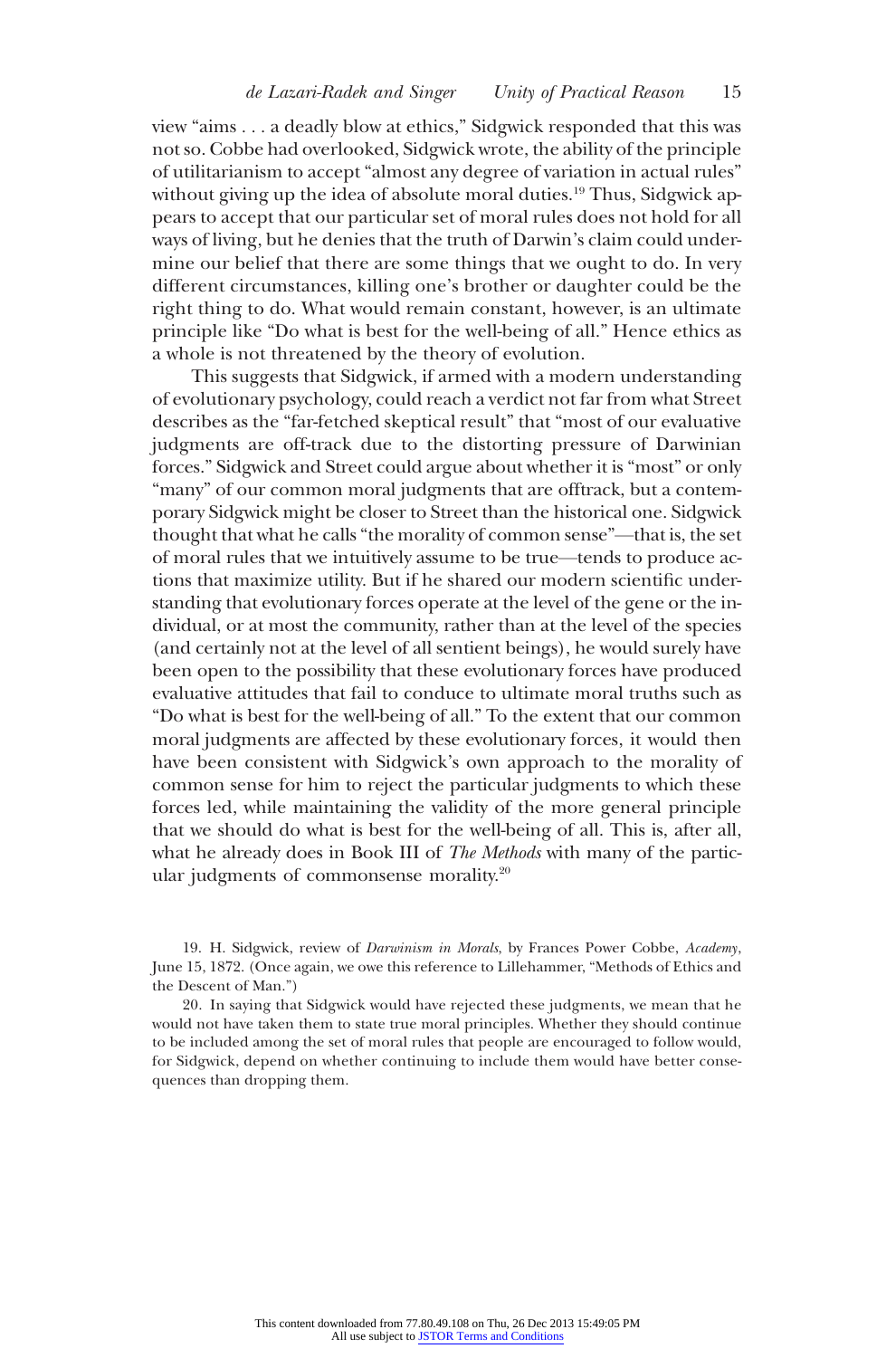The position we have just attributed to Sidgwick avoids Street's dilemma by accepting its first horn, for many of our common moral judgments. Street would no doubt then try to press her argument against the ultimate principle. How do we reach it, if it has no relation to our evolved basic evaluative attitudes? Was it sheer coincidence, like our drifting boat reaching Bermuda? When it comes to an ultimate principle like doing what is best for the well-being of all, however, Sidgwick has a good response to this argument. He believes we come to understand such principles by the use of our reason. $21$ 

At this point Sidgwick could take the second horn of Street's dilemma. Street focuses on the question of whether evolution is likely to lead us to have a capacity to recognize objective moral truths. If our moral beliefs are evolutionarily advantageous, then the advantages they confer on us in surviving and reproducing have nothing to do with their truth. So why would evolution have led us to have a capacity to recognize moral truth? Street correctly points out that a specific capacity for recognizing moral truths would not increase our reproductive success. But a capacity to reason *would* tend to increase our reproductive success. It may be that having a capacity to reason involves more than an ability to make valid inferences from premises to conclusions. It may include the ability to recognize and reject capricious or arbitrary grounds for drawing distinctions and to understand self-evident moral truths—what Sidgwick referred to as "rational intuition." In other words, we might have become reasoning beings because that enabled us to solve a variety of problems that would otherwise have hampered our survival, but once we are capable of reasoning, we may be unable to avoid recognizing and discovering some truths that do not aid our survival.22 That can be said about some complicated truths of mathematics or physics. It can also, Parfit has suggested, be the case with some of our normative epistemic beliefs, for instance, the belief that,

21. Parfit, On What Matters, esp. Pts. One and Six, offers a forceful and detailed defense of a position very like Sidgwick's.

22. Colin McGinn suggests this explanation of why evolution has not eliminated moral behavior in "Evolution, Animals and the Basis of Morality," Inquiry 22 (1979): 91. One of us has defended a similar view in Peter Singer, *The Expanding Circle* (Princeton, NJ: Princeton University Press, 2011; first published 1981), chap. 5, and also in "Ethics and Intuitions," Journal of Ethics 9 (2005): 331–52. (These writings do not defend objectivity in ethics, as we do here, nor do they indicate that this form of argument could be significant for overcoming the dualism of practical reason.) Parfit makes a related argument against Street in On What Matters, 2:492–97. A broader application of this view can be found in Steven Pinker, The Better Angels of Our Nature (New York: Viking, 2011), where Pinker draws on The Expanding Circle as well as history, psychology, and cognitive science to make the case that our capacity to reason (which he sees as having been enhanced by the invention of printing and subsequent social developments) is partly responsible for the decline in violence in recent times. See esp. Pinker, Better Angels, 642–70, 689–92.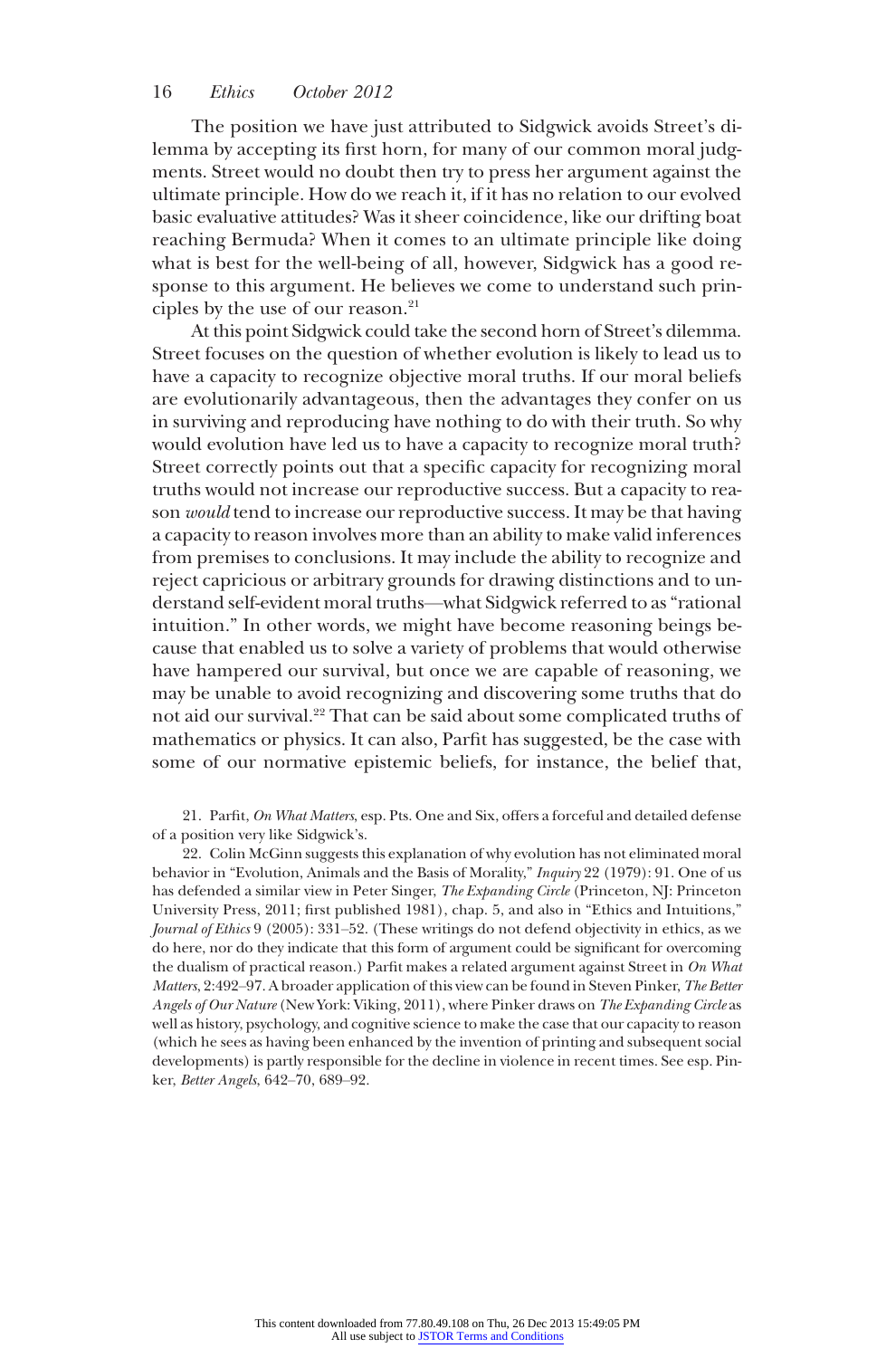when some argument is valid and has true premises so that this argument's conclusion must be true, these facts give us a decisive reason to believe this conclusion. Parfit argues that this normative claim, about what we have decisive reason to believe, is not itself evolutionarily advantageous since to gain that advantage, it would have been sufficient to have the nonnormative beliefs that the argument is valid, and has true premises, and that the conclusion must be true. Hence, this and other normative epistemic beliefs are not open to a debunking argument.<sup>23</sup> This may also hold for some of our moral beliefs. One such moral truth could be Sidgwick's axiom of rational benevolence: "each one is morally bound to regard the good of any other individual as much as his own, except in so far as he judges it to be less, when impartially viewed, or less certainly knowable or attainable by him."24

It may be objected that if some aspects of our capacity to reason conferred an evolutionary advantage, while other aspects were disadvantageous in that respect (perhaps because they lead us to act more altruistically than we would otherwise have done), then these other aspects would have been selected against and would have disappeared. (They might also have disappeared even if they were merely neutral, neither advantageous nor disadvantageous, because of evolutionary drift, but obviously the more a trait or capacity disadvantages the being who possesses it, the more rapidly it is likely to disappear.) It appears to be the case, however, that we have retained capacities to reason that do not confer any evolutionary advantage and may even be disadvantageous. How can that be? A plausible explanation of the existence of these capacities is that the ability to reason comes as a package that could not be economically divided by evolutionary pressures. Either we have a capacity to reason that includes the capacity to do advanced physics and mathematics and to grasp objective moral truths, or we have a much more limited capacity to reason that lacks not only these abilities but others that confer an overriding evolutionary advantage. If reason is a unity of this kind, having the package would have been more conducive to survival and reproduction than not having it.

Street discusses the objection that our capacity to grasp objective moral truths could be a by-product of some other evolved capacity. She argues that this capacity must be a highly specialized one "specifically attuned to the evaluative truths in question."25 Therefore, those who make

23. Parfit, On What Matters, 2:492, and e-mail to the authors, August 16, 2011.

24. Sidgwick, Methods of Ethics, 382. Although Sidgwick uses the term "rational benevolence" to describe his axiom, we will also refer to it as the principle of "universal benevolence." We will argue that we reach this principle through reason, but we prefer to avoid terminology that prejudges that question.

25. Street, "Darwinian Dilemma," 143.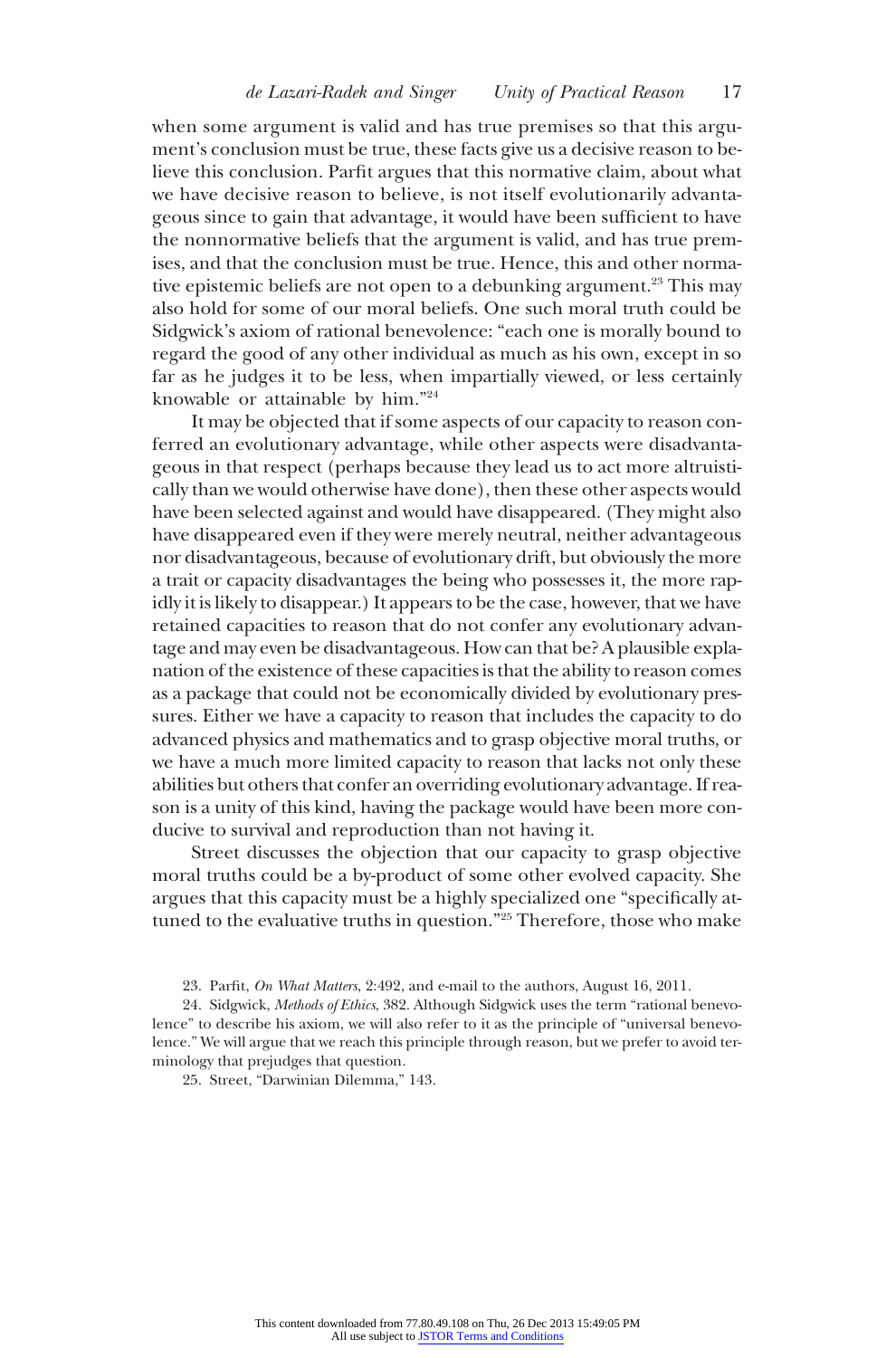this proposal face the Darwinian dilemma once again, this time with respect to the relationship between the specialized capacity to grasp objective moral truths and the other more basic evolved capacity. Either there is no relationship between the evolution of the basic capacity and the independent moral truths—in which case it is a remarkable coincidence that the basic capacity had, as a by-product, a capacity to grasp objective moral truths—or there is some relationship between the evolved basic capacity and the capacity to grasp independent moral truths. We have taken the second horn of this dilemma. Those who take this course, Street says, must claim that the evolved capacity "involves at least some basic sort of ability to grasp independent evaluative truths, of which our present-day ability to grasp evaluative truths is a refined extension, in much the same way that our present-day ability to do astrophysics is presumably a refined extension of more basic abilities to discover and model the physical features of the world around us." She then adds, "But at this point the realist has to give some account of how this more basic sort of ability to grasp independent evaluative truths arose."26 Indeed, that is true, but given that philosophers like Sidgwick have long said that it is our capacity to reason that enables us to grasp moral truths, and given that we can explain why a capacity to reason would have been evolutionarily advantageous, it is odd that Street does not directly confront the idea that the capacity to grasp moral truths is simply an application of our capacity to reason, which enables us to grasp a priori truths in general, including both the truths of mathematics and moral truths. For if the ability to grasp moral truths is an aspect of our ability to reason, and to respond to reasons, it is easy to give an account of how it arose.

#### IV. THE PARTICULAR OBJECTION: HOW UNIVERSAL BENEVOLENCE SURVIVES THE EVOLUTIONARY CRITIQUE

That is, however, not all that Sidgwick might say in reply to Street. We noted earlier that he postponed discussion of the possibility that some particular ethical beliefs have been caused in such a way as to make it probable that they are mistaken. Since we can now construe Street's argument as limited to an attack on a particular belief, specifically that we ought to maximize well-being generally, we should note what he says about such an argument. The discussion of this point comes toward the end of Book III of The Methods, when Sidgwick has presented the three moral principles or axioms, the principles of justice, prudence, and benevolence, that he takes to be self-evident. After thus satisfying himself and (he hopes) the reader that we can know some moral truths by intuition, he explains why

26. Ibid., 144.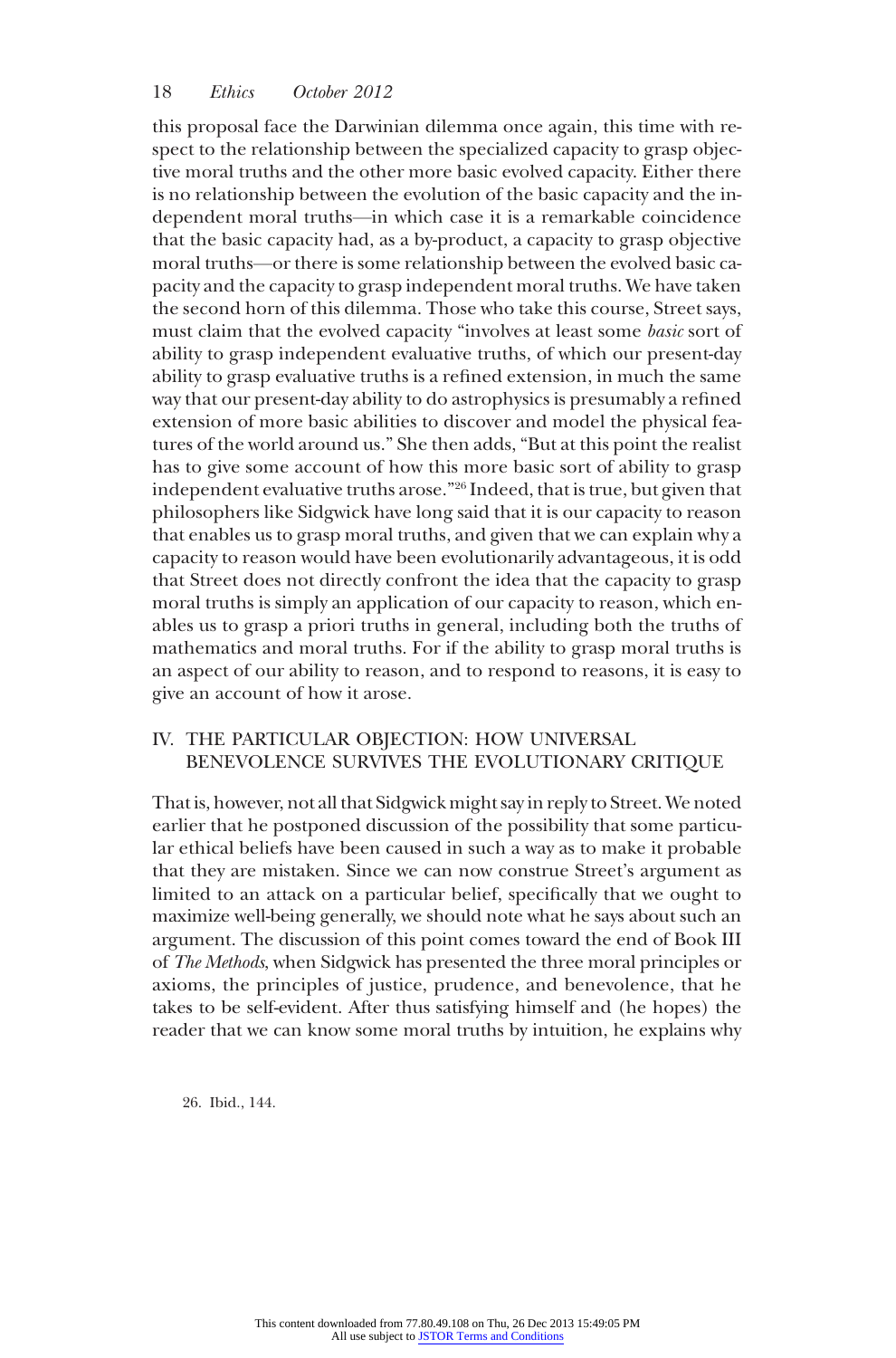he earlier refrained from a lengthy discussion of the origins of our moral intuitions. The reason is, he says, that no theory of the origins of our moral intuitions "has ever been put forward professing to discredit the propositions that I regard as really axiomatic, by showing that the causes which produced them were such as had a tendency to make them false." On the other hand, an argument that targeted any of our other moral intuitions on these grounds in order to show that they are not absolutely true would be superfluous since the kind of direct reflection that has occupied him for most of Book III has already led to this conclusion. Finally, Sidgwick adds, if a theory of the origins of our moral rules viewed them as existing because they are broadly means to the ends of improving the welfare either of individuals or of the larger community, then this would tend to confirm the results that he has reached by a different method since they show that the rules of commonsense morality are subordinate to the principles of prudence and benevolence.<sup>27</sup>

We can now ask: Is it still true, after all the work that has been done on the origins of our moral intuitions since Sidgwick'stime, that no theory has been put forward professing to discredit the propositions that he regards as really axiomatic? Remarkably, we believe that it is, at least for the all-important axiom of universal benevolence. After all, that axiom contradicts the very evaluative attitudes that Street offers as examples of judgments that are likely to lead to reproductive success, such as "We have greater obligations to help our own children than we do to help complete strangers." Evolutionary theorists have long had difficulty in explaining how pure altruism is possible. They tend to explain it in terms of more limited forms of altruism, such as altruism toward kin and reciprocal altruism, that is, altruism toward those with whom we are in a cooperative relationship. Some theorists also accept the possibility of altruism toward one's own group. It is, however, difficult to see any evolutionary forces that could have favored universal altruism of the sort that is required by the axiom of rational benevolence. On the contrary, there are strong evolutionary forces that would tend to eliminate it.

There is a popular misconception that altruism can arise because it is "for the good of the species." Modern evolutionary theorists point out that while species go in and out of existence only over very long periods of time, individuals are much more short-lived. This means that individuals who behave altruistically would be likely to be selected against, and eliminated from the population, before they could become common enough to have any impact on the survival of the species as a whole. Richard Dawkins has argued—as the title of his early work, The Selfish Gene, suggests—that actions that involve sacrificing an organism's prospects of surviving and reproducing have evolved because they benefit the organ-

27. Sidgwick, Methods of Ethics, 383–84.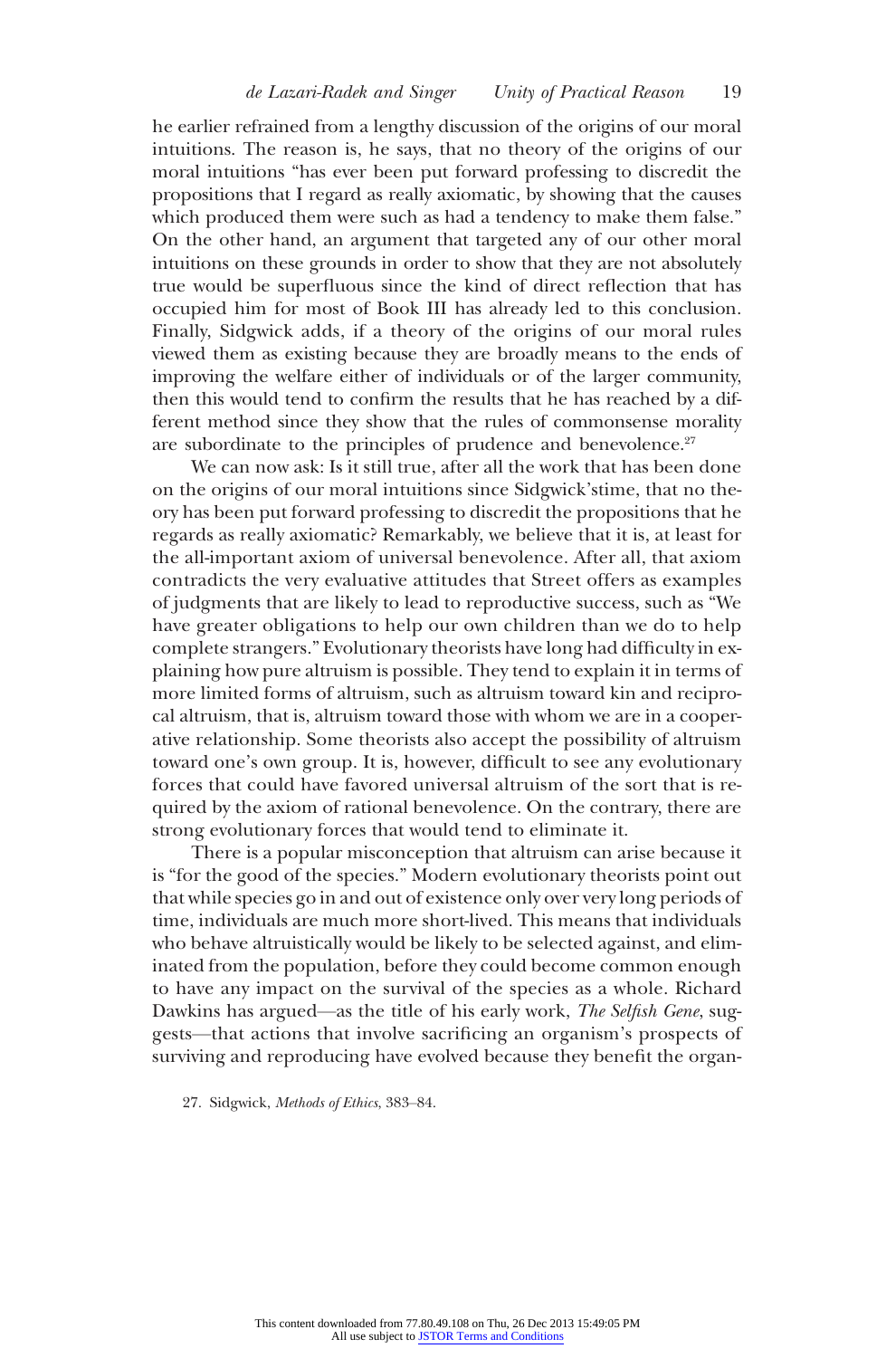ism's genes, largely through favoring kin. He does not hesitate to draw the conclusion that "much as we might wish to believe otherwise, universal love and the welfare of the species as a whole are concepts that simply do not make evolutionary sense."28 Pierre van den Berghe has said flatly, and no doubt too bluntly, that "we are programmed to care only about ourselves and our relatives."29 Richard Alexander, in The Biology of Moral Systems, writes: "I suspect that nearly all humans believe it is a normal part of the functioning of every human individual now and then to assist someone else in the realization of that person's own interests to the actual net expense of those of the altruist. What this greatest intellectual revolution of the century [i.e., the individualistic perspective in evolutionary biology] tells us is that, despite our intuitions, there is not a shred of evidence to support this view of beneficence, and a great deal of convincing theory suggests that any such view will eventually be judged false."30

In Unto Others, Elliot Sober and David Sloan Wilson have forcefully challenged this individualistic perspective in evolutionary theory. They argue that evolution could have selected for actions that benefit groups to which individuals belong, rather than for actions that benefit the individuals themselves. For the argument we are about to make, therefore, it is vital to understand that, while Sober and Wilson are challenging the views of Dawkins, van den Berghe, and Alexander, they do not argue that evolution could have selected for the kind of universal benevolence required by Sidgwick's axiom. As they put it, "our goal in this book is not to paint a rosy picture of universal benevolence. Group selection does provide a setting in which helping behavior directed at members of one's own group can evolve; however it equally provides a context in which hurting individuals in other groups can be selectively advantageous. Group selection favors within-group niceness and between-group nastiness."<sup>31</sup> In the absence of an appeal to our evolved capacity to reason as the basis for our ability to grasp moral truth, therefore, it is difficult to see what plausible

28. Richard Dawkins, The Selfish Gene (Oxford: Oxford University Press, 1976), 2. For a summary of the debate on this issue, see Samir Okasha, "Biological Altruism," in The Stanford Encyclopedia of Philosophy, ed. Edward N. Zalta (Stanford, CA: Stanford University, 2009), http://plato.stanford.edu/archives/win2009/entries/altruism-biological.

29. Pierre L. van den Berghe, "Bridging the Paradigms: Biology and the Social Sciences," in Sociobiology and Human Nature, ed. M. S. Gregory, A. Silvers, and D. Sutch (San Francisco: Jossey-Bass, 1978), 32–52.

30. Richard Alexander, The Biology of Moral Systems (New York: de Gruyter, 1987), as quoted by Elliot Sober and David Sloan Wilson, Unto Others (Cambridge, MA: Harvard University Press, 1998), 5–6. We are not endorsing Alexander's account of human nature but merely indicating that if there is such a phenomenon as universal benevolence, it is not easy to explain—without appealing to the rationality of the principle of universal benevolence—how the phenomenon evolved.

31. Sober and Wilson, Unto Others, 9.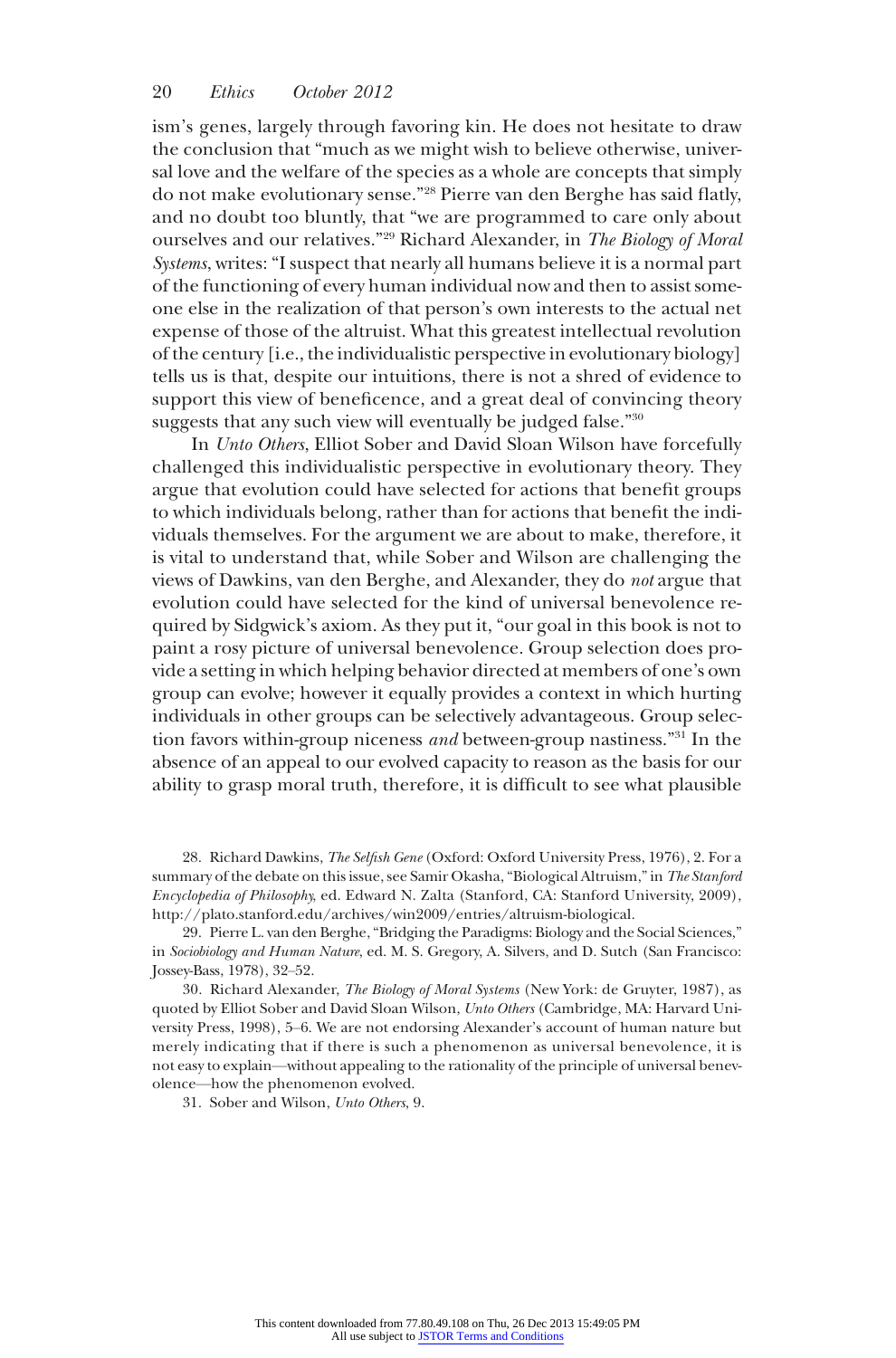evolutionary explanation there could be for the idea of equal concern for the interests of complete strangers who do not belong to one's own group. Moreover, even if "altruism for the good of the species" somehow were the product of our evolution, even that would not go far enough, for the principle of universal benevolence bids us to have concern not only for the good of our own species but for all sentient beings.<sup>32</sup>

Street argues that an evolutionary account of the origins of morality is incompatible with moral realism. We have seen that Sidgwick has good reasons for denying that such an argument undermines the normative truth that each of us ought to give as much weight to the good of anyone else as we give to our own good. On the other hand, an evolutionary understanding of the origins of our ethical judgments does seem to undermine some of our ethical judgments, at least to the extent of suggesting that we should not take them for granted merely because we intuitively judge them to be sound.<sup>33</sup>

Consider, for instance, the judgment that incest is wrong, even when those involved are adult siblings. Among our ancestors, for millions of years, such sexual relationships probably increased the proportion of abnormal offspring and, hence, diminished prospects of reproductive success, as compared to sexual relationships between those who were not so closely related. Hence, our negative evaluative attitude toward incest which is less universally held when the degree of consanguinity, and hence the risk of abnormal offspring, is reduced—is easily explained as part of our evolutionary heritage. But today it is possible to separate sex and reproduction, so this reason for rejecting incest in the circumstances described is no longer always applicable. Thus the judgment that incest is always wrong can be seen to be the product of a cause that, in at least some cases, produces judgments likely to be in error.<sup>34</sup> Something similar may be true of the widespread, although not universal, attitude that homosexuality is wrong since it is even less likely than incest to lead to reproductive success.

Roger Crisp, in Reasons and the Good, offers a further example of an intuition for which an evolutionary explanation is available: "On Monday I blind a stranger to prevent his buying the last copy of a CD I want to buy.

32. Sidgwick, Methods of Ethics, 414.

33. Guy Kahane puts it like this: "if only some of our evaluative beliefs are susceptible to the relevant kind of evolutionary explanation, and we can at least roughly gauge the degree of this evolutionary influence on various beliefs, then what we should get isn't evaluative skepticism but a proportional lowering of justification" ("Evolutionary Debunking Arguments," Noûs 45 [2011]: 103-25, quote at 119).

34. See Jonathan Haidt, "The Emotional Dog and Its Rational Tail: A Social Intuitionist Approach to Moral Judgment," Psychological Review 108 (2001): 814-34, citing Jonathan Haidt, Fredrik Björklund, and Scott Murphy, "Moral Dumbfounding: When Intuition Finds No Reason" (unpublished manuscript).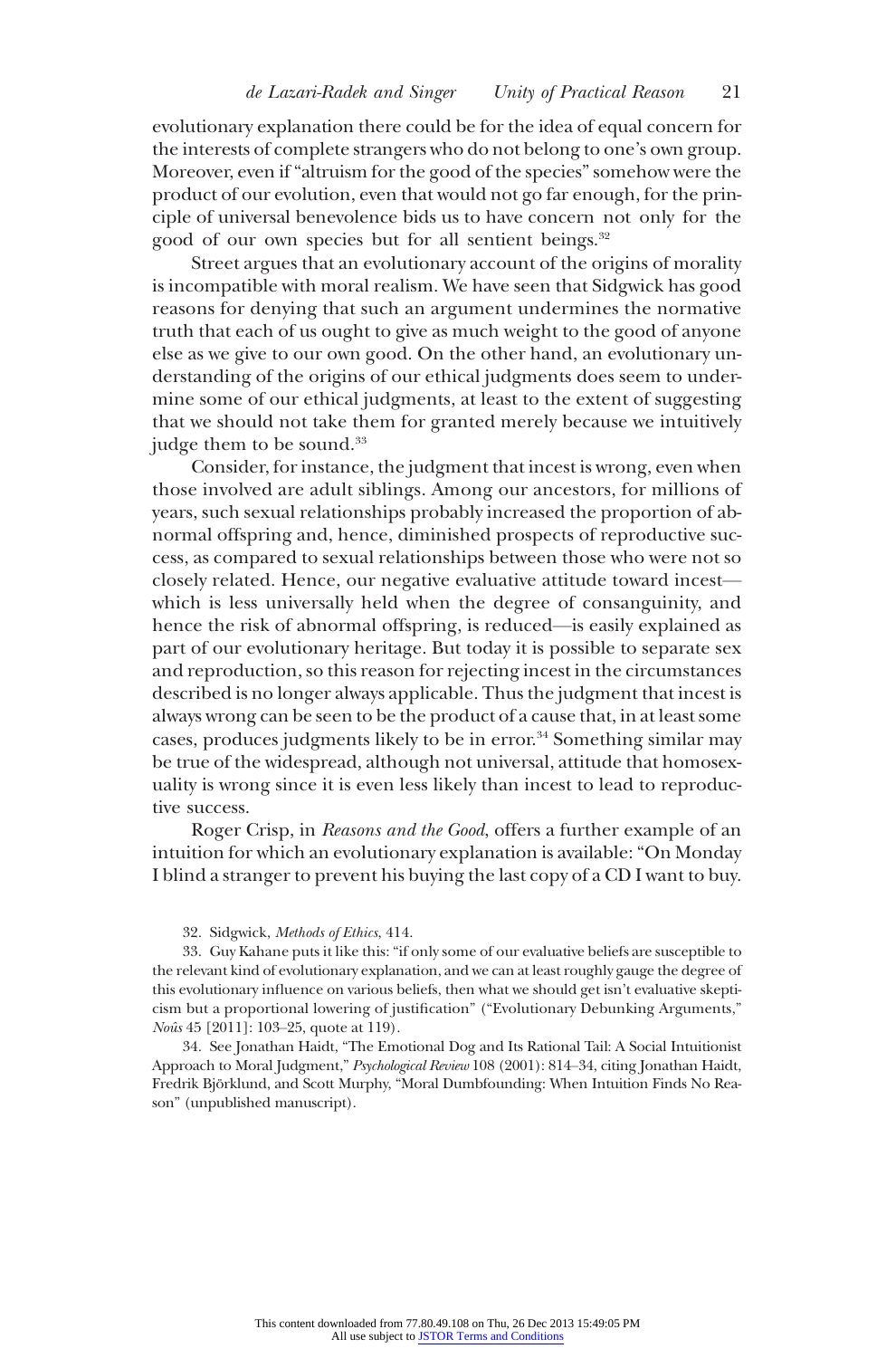I buy the CD. On Tuesday I buy another CD, knowing that I could have given the money to Sight Savers International and prevented the blindness of at least one person." Crisp points out that most people would think that the blinding is wrong, but the failure to prevent blinding is not, although the consequences of both are largely the same. He adds that this is the kind of morality that we would expect to result from evolution because "it is clear that a group cannot function well if its members are permitted to harm one another, whereas the survival value of a prohibition on allowing others to suffer is more dubious."35

As we have already mentioned, Street uses as an example of how our judgments coincide with intuitions likely to lead to reproductive success, the judgment "We have greater obligations to help our own children than we do to help complete strangers." The common intuition that this judgment is true may be the result of the fact that those who accept it would be more likely than those who do not accept it to leave surviving offspring to carry on their genes. In reviewing commonsense morality, Sidgwick writes that when we consider the duty of parents to their children as such, without taking into consideration psychological and social aspects of how best to bring up children, it is not at all self-evident "that we owe more to our own children than to others whose happiness equally depends on our exertions." In support of this view, Sidgwick asks us to imagine that my family and I land on a desert island where I find an abandoned child. It is not, he seems to think, self-evident that I have a lesser obligation to provide for the subsistence of this child than I do to provide the same for my own children.<sup>36</sup> This is not to say that the judgment that we have greater obligations to help our own children than to help strangers cannot be justified but rather that if it is to be justified, it needs a form of justification that does not start from the idea that because we strongly feel that it is right, it must be true. For instance, it may be the case that our nature is such that the most reliable way of raising happy, well-adjusted children is to raise them in a close, caring family united by natural ties of love and affection. If so, then this would provide an indirect justification of the judgment that we have greater obligations to our own children than to the children of strangers. Given the kind of creatures we are—not social insects but mammals with children who are dependent on us for many years—loving our own children and helping them more than we help the

35. Roger Crisp, Reasons and the Good (Oxford: Clarendon, 2006), 21. Gilbert Harman offers a similar explanation of the distinction—with the more specific proviso that moral attitudes derive from implicit agreement, and whereas everyone would benefit from an agreement not to harm others, the rich and strong would not benefit from an agreement to help others. See his "Moral Relativism Defended," Philosophical Review 84 (1975): 3–22, quote at 12.

36. Sidgwick, Methods of Ethics, 346–47.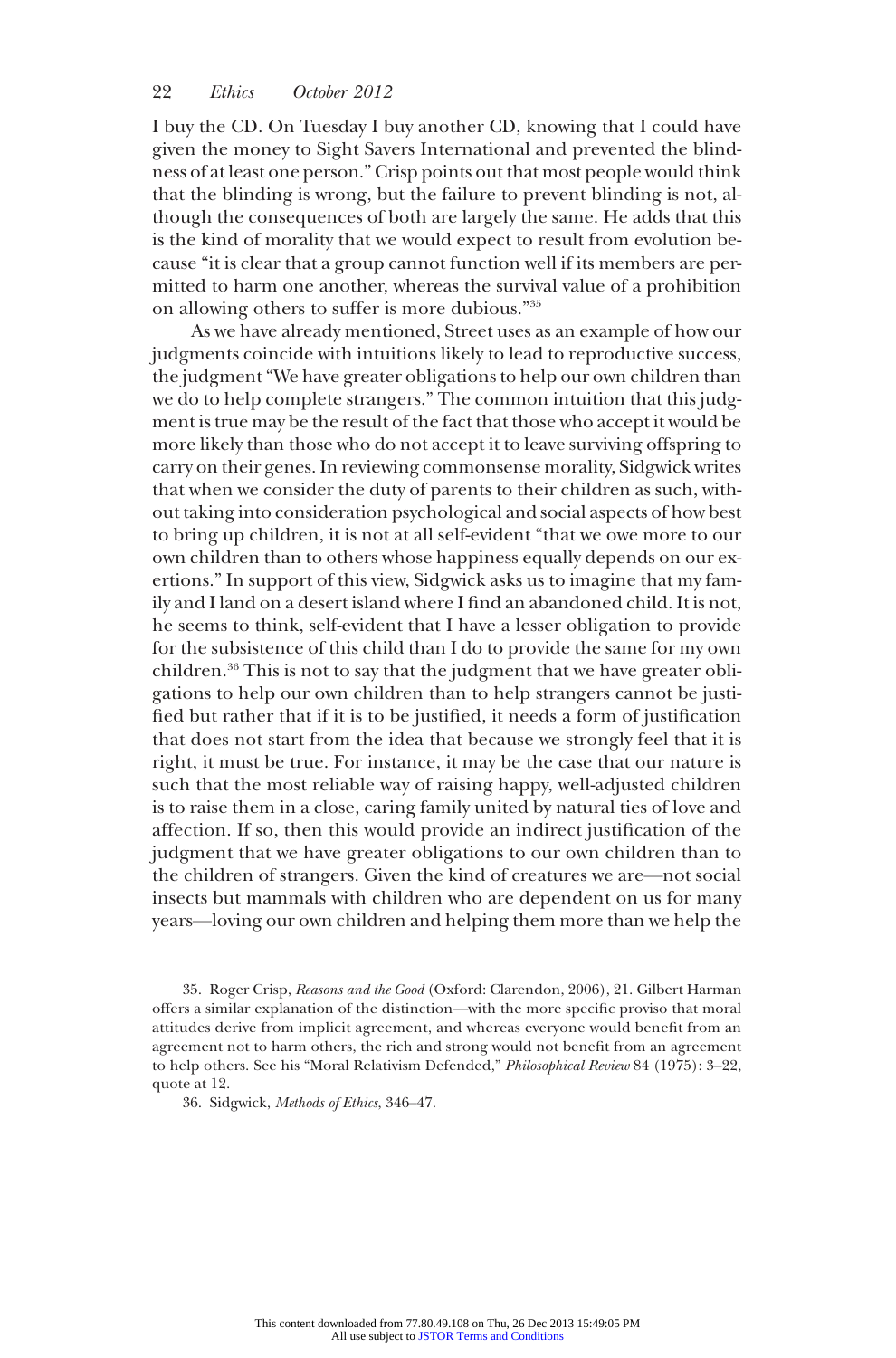children of strangers would, on this view, be justified in terms of the more ultimate principle that Sidgwick mentioned, that it is good to do what is best for the well-being of all.

Crisp accepts what he calls the "Self-Interest Principle," which states, in effect, that any agent has a reason to do what makes her life go better, the strength of the reason varying in proportion to the extent to which her well-being will be improved.<sup>37</sup> But this principle can itself be debunked, in much the way that Crisp debunked the acts and omissions distinction. As Folke Tersman writes (using "SI" to stand for the Self-Interest Principle):

A debunking explanation of SI can be given along the following lines. It is safe to assume that at least some concern for one's self-interest is the result of evolutionary pressure, and the conviction that we have a reason to act self-interestedly can be seen as a way of verbalizing that concern, given the role of such judgments in planning and deliberation. The universal element of SI—the part that entails that it holds for everyone—needs another explanation. But then we can appeal to the cognitive processes mentioned above. We search for generality and coherence, and try to find relevant similarities and ignore irrelevant differences. If we restrict the scope of SI, we need an explanation in terms of relevant differences between the persons for whom it holds and those for whom it does not hold. The universal version does not require such complexity, and is therefore attractive for the refective mind that seeks simplicity. So, the fact that refection on SI can prompt us to accept it comes as no surprise.<sup>38</sup>

Tersman's point is that the fact that a cognitive process is involved in the formation of an intuition does not show that the intuition cannot be debunked. Just as we cannot trust the conclusion of a valid deductive argument if it starts from premises not known to be true, so we cannot trust the conclusion of an intuition reached by a cognitive process unless we know that the starting point of the process is true. Guy Kahane makes a similar point against the claim that one of us (Peter Singer) has previously made that an evolutionary debunking argument strengthens the case for utilitarianism. Kahane says that if evolution has selected for a disposition to altruism toward one's kin and those with whom one is in reciprocal relationships, then we should suspect not only principles that support altruism toward kin and cooperating partners but also the "reasoned extension of such partial forms of altruism to universal altruism." Otherwise, he says, we risk being like a person who comes upon a madman counting the blades of grass in his backyard and tells him that

38. Folke Tersman, "The Reliability of Moral Intuitions: A Challenge from Neuroscience," Australasian Journal of Philosophy 86 (2008): 389-405, 403.

<sup>37.</sup> Crisp, Reasons and the Good, 73.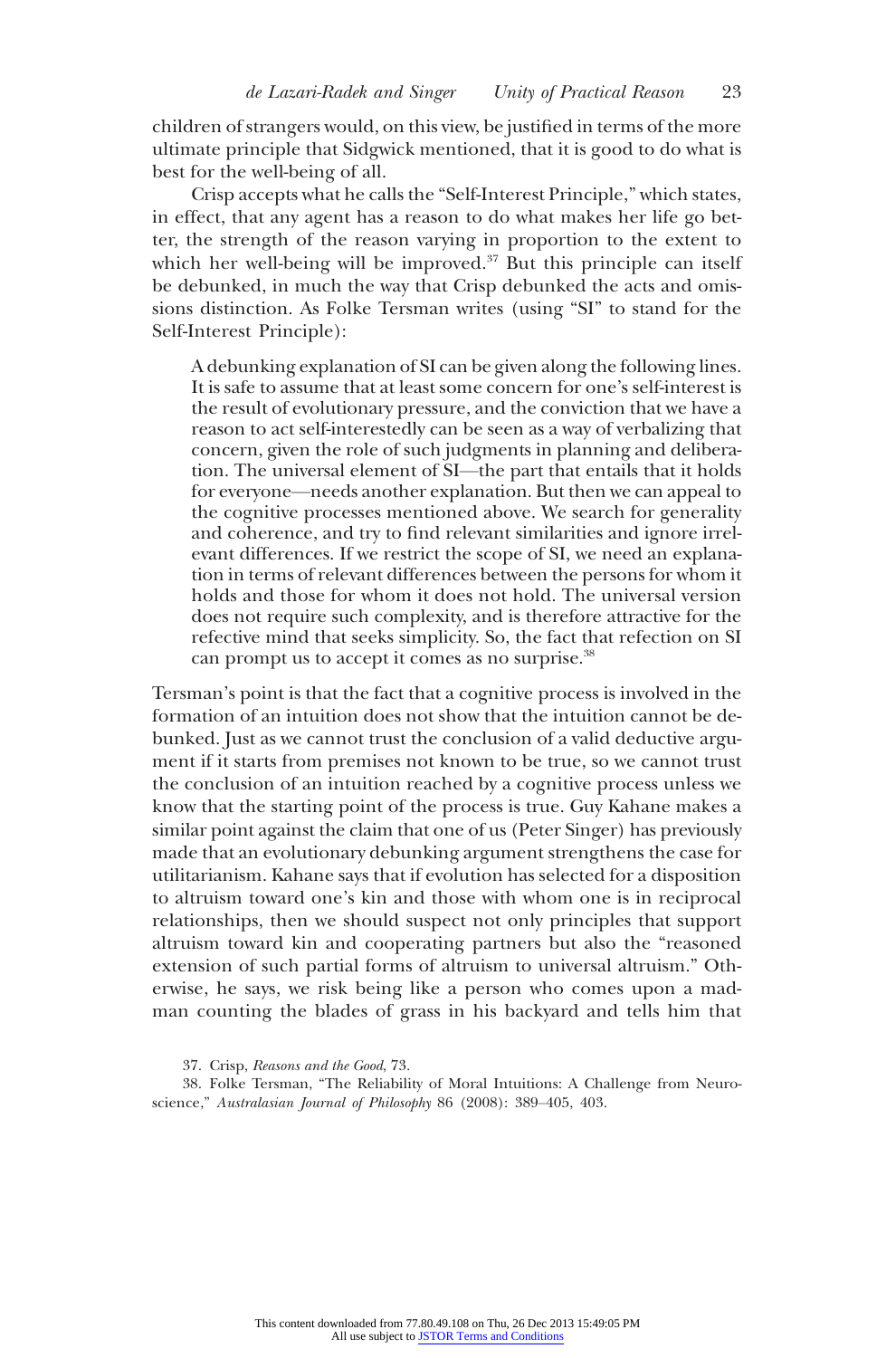because the distinction between his backyard and anyone else's backyard is arbitrary, he should instead be counting blades of grass everywhere in the world.<sup>39</sup>

We accept that if a starting point can be debunked, it cannot lend support to a more general or less arbitrary version of itself. But in *The* Methods Sidgwick did not develop the case for his axiom of universal benevolence by arguing for a reasoned extension of egoism or partial altruism. Instead, he claimed that it is self-evident that a mere difference in time does not give some moments of our own existence greater significance than any other moments. This is, for Sidgwick, the "selfevident element" in the principle of prudence, and he goes on to argue that the reasoning which enables us to see this as self-evident also enables us to see as self-evident that "the good of any one individual is of no more importance, from the point of view (if I may say so) of the Universe, than the good of any other." He then adds that it also seems to him to be self-evident that "as a rational being I am bound to aim at good generally,—so far as it is attainable by my efforts,—not merely at a particular part of it."40

Thus, we can agree with Tersman's debunking explanation of the Self-Interest Principle. Crisp's Self-Interest Principle extends the idea that

39. Kahane, "Evolutionary Debunking Arguments," 119, referring to Singer, "Ethics and Intuitions," 350–51.

40. Sidgwick, Methods of Ethics, 381–82. There has been an extensive discussion over whether what Sidgwick calls the "axiom of prudence" expresses the idea of egoism. The form of the axiom that he offers in Bk. III, Chap. xiii, is, as we noted above, about having equal concern for all moments of our existence over time and not about preferring our own good to the good of others (381, 383). In the autobiographical preface to the sixth edition, however, Sidgwick has in mind a different principle of egoism when he says that "the rationality of self-regard seemed to me as undeniable as the rationality of self-sacrifice." It is to this form of rational egoism that he refers when, in the concluding chapter he sets up the problem of the dualism of practical reason (xviii, 497–98). Parfit has suggested (e-mail to the authors, June 25, 2012) that the fact that Sidgwick does not include the principle of rational egoism among the axioms he discusses in Bk. III, Chap. xiii, could be taken as evidence that he grasped that rational egoism is in some way less secure or undeniable than the axioms he does endorse in that chapter. This leads us to a view slightly different from that taken by J. B. Schneewind, who argues that to understand why Sidgwick believed that there is a dualism of practical reason, we should understand the axiom of prudence as "my own greatest happiness is the rational ultimate end for me" (Sidgwick's Ethics and Victorian Moral Philosophy [Oxford: Clarendon, 1977], 290–97). We see this as a distinct principle and not the "axiom of prudence" defended in Bk. III, Chap. xiii. Doubts about whether Sidgwick's axiom of prudence is an axiom of egoism go back as far as G. von Gizycki, review of The Methods of Ethics, by Henry Sidgwick, Ethics 1 (1890): 120–21, and more recently have been expressed by R. Shaver, Rational Egoism (Cambridge: Cambridge University Press, 1999), 74–77; B. Schultz, Eye of the Universe (Cambridge: Cambridge University Press, 2004), 213; and J. Skorupski, "Three Methods and a Dualism," in Henry Sidgwick, ed. R. Harrison (New York: Oxford University Press, 2001), 61–82. See also David Phillips, Sidgwickian Ethics (New York: Oxford University Press, 2011), 138–39.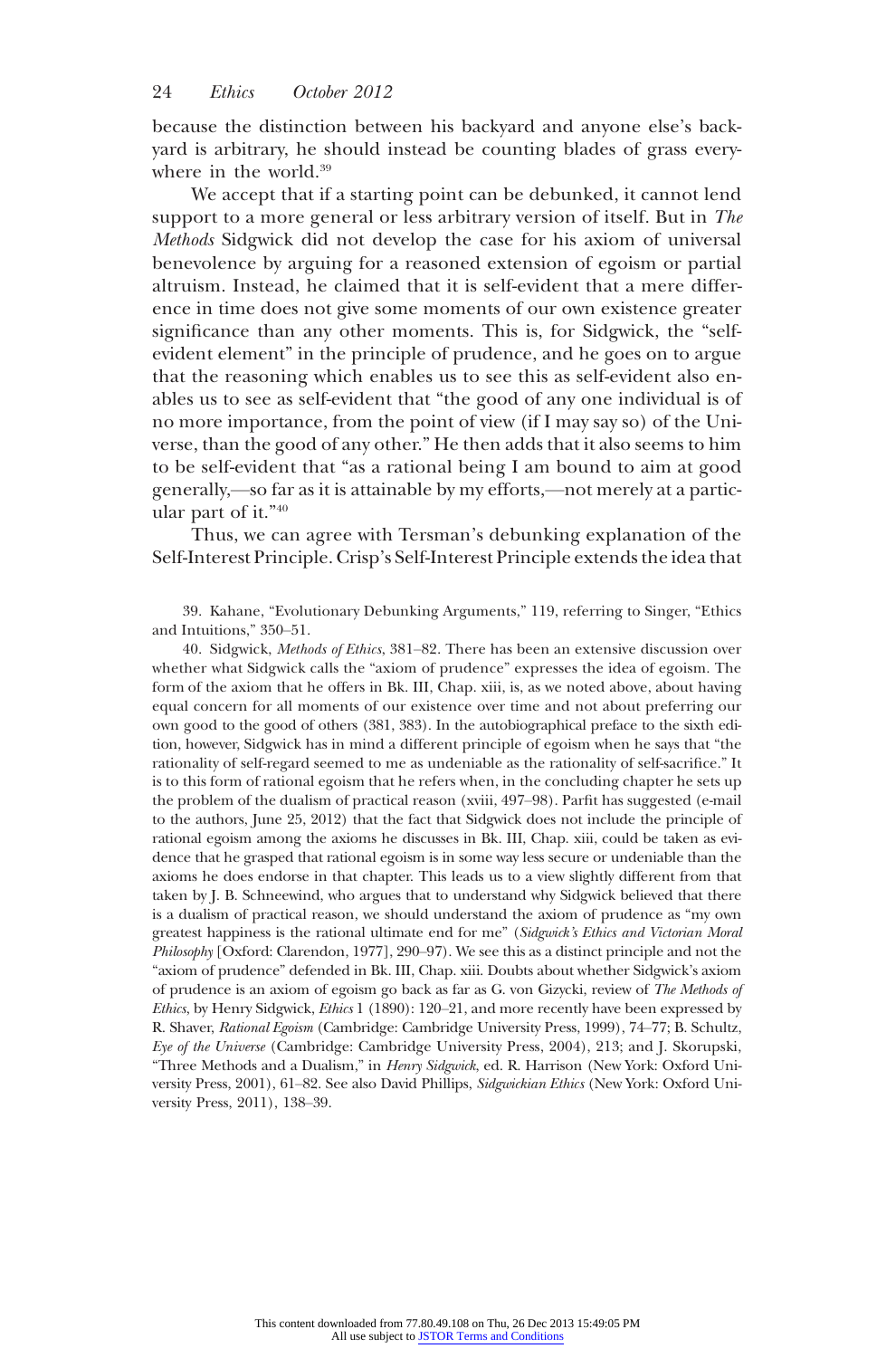I have a reason to act in my own interests only by granting that others have similar reasons to act in their own interests. This modest extension can be seen as inherent in the very concept of what it is to have a reason—it is the "first stage" of universalization that J. L. Mackie described as "the irrelevance of numerical differences."<sup>41</sup> Mackie was prepared to accept that this minimal stage of universalization is inherent in the meaning of "ought" and other moral terms. On the other hand, he rejected R. M. Hare's contention that this notion of universalizability is sufficient to get us to a form of utilitarianism. That, Mackie said, involves a substantive moral claim, not to be found in the meanings of the moral terms or in the bare concept of what it is to have a reason. We agree, and the same is true of the principle of universal benevolence. It rests on a substantive claim, and we cannot get to it from any form of egoism merely by seeking, in Tersman's words, "generality and coherence" or Kahane's "reasoned extension." There is nothing *incoherent* in accepting the principle of self-interest while rejecting the principle of universal benevolence.<sup>42</sup> Even if there were such an incoherence, however, the fact that, as we have shown, there is another way of reaching the principle of universal benevolence would suffice to establish that it is not founded on a contaminated starting point.

Tersman contends that, to avoid general skepticism about ethics, "one must show that there are intuitions for which no debunking explanation can be given or where the debunking explanations are inferior to non-debunking ones." He then adds: "Let us say that if an explanation of an intuition entails that it is true or likely then it is 'validating'. In my view, if an explanation appeals to the way the intuition was formed, it is validating only if combined with an account of why the fact that it was so formed makes it true or significantly likely. And that account must both be described in some detail and have some degree of independent plausibility—not just any *ad hoc* story would do."<sup>43</sup> We suggest that this is indeed the case with the principle of universal benevolence. We form the intuition as a result of a process of careful reflection that leads us to take, as Sidgwick puts it, "the point of view of the universe." This idea is not specific to any particular cultural or religious tradition. On the contrary, the lead-

41. J. L. Mackie, Ethics: Inventing Right and Wrong (London: Penguin, 1977), chap. 4.

42. Sidgwick makes a similar point when he rejects John Stuart Mill's "proof" of utilitarianism, which is based on a generalization from the desire for one's own happiness. Sidgwick responds: "There being . . . no actual desire, so far as this reasoning goes, for the general happiness, the proposition that the general happiness is desirable cannot be in this way established; so that there is a gap in the expressed argument, which can, I think, only be filled by some such proposition as that which I have above tried to exhibit as the intuition of Rational Benevolence" (Methods of Ethics, 388). At 497–98, Sidgwick clearly accepts that egoism is not incoherent.

43. Ibid., 403–4.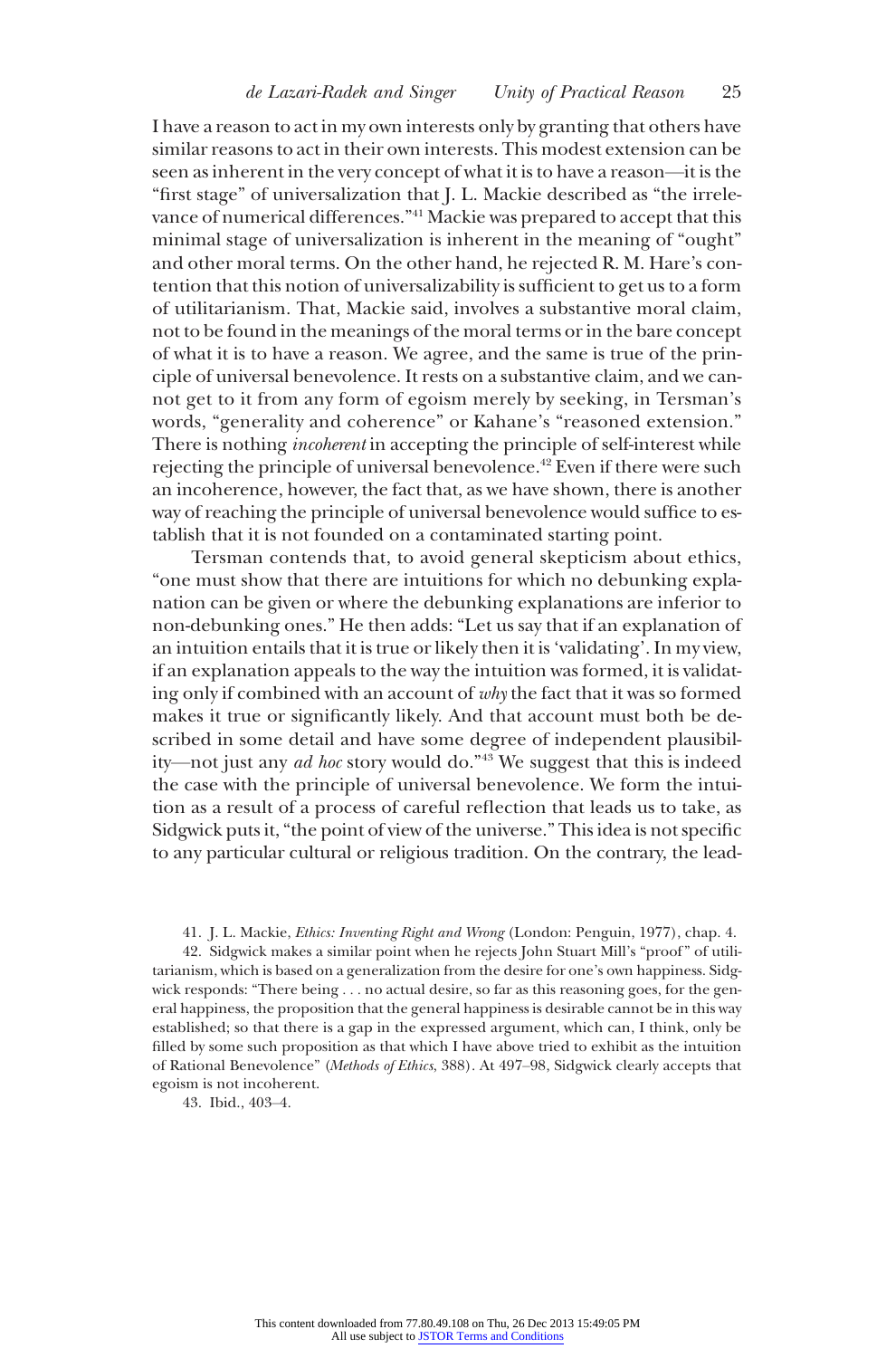ing thinkers of distinct traditions have independently reached a similar principle and have regarded it as the essence of morality. In addition to the well-known Jewish and Christian versions of the Golden Rule, we find similar ideas in the Confucian, Hindu, and Buddhist traditions.<sup>44</sup> Finally, there is no plausible explanation of this principle as the direct outcome of an evolutionary process, nor is there any other obvious non-truth-tracking explanation. Like our ability to do higher mathematics, it can most plausibly be explained as the outcome of our capacity to reason. Admittedly, the absence of good rival explanations for our intuitive grasp of the principle of universal benevolence does not prove that it is a substantive normative truth, but we consider it makes that a reasonable hypothesis to hold, at least until a better explanation is offered.<sup>45</sup>

There are thus three elements in the process of establishing that an intuition has the highest possible degree of reliability:

- 1. careful reflection leading to a conviction of self-evidence;
- 2. independent agreement of other careful thinkers; and
- 3. the absence of a plausible explanation of the intuition as the outcome of an evolutionary or other non-truth-tracking process.

If the third requirement were not met—if the intuition could be explained as the outcome of an evolutionary process—that would not show the intuition to be false, but it would cast some doubt on its reliability. The agreement of others would not put this doubt to rest, for this agreement

44. The Analects of Confucius, also known as The Selected Sayings of Kongfuzi, XV, 23; Mahabharata, Anusasana Parva 113.8; for Buddhism, see Samyutta Nikaya v. 353. Note that the Golden Rule is not merely advocating reciprocity. It tells us to do unto others as we would have them do unto us, whether or not they actually do treat us as well as we treat them. The words of the Mahabharata are especially clear on the distinction between self-interest and concern for others: "One should not behave towards others in a way which is disagreeable to oneself. This is the essence of morality. All other activities are due to selfish desire" (Anusasana Parva 113.8). For a comprehensive list of such ideas in many different texts and civilizations, see Howard Terry, Golden and Silver Rules of Humanity, 5th ed. (West Conshohoken, PA: Infinity, 2011).

45. In correspondence on an earlier version of this article, Tersman agreed that, as far as Sidgwick's principle of rational benevolence is concerned, "we presently don't have a fully satisfactory and well-established (evolutionary) debunking explanation of it." He indicated that such a debunking explanation might, in time, emerge. We accept that this is possible. Tersman added that the line of argument we have developed in this article is "vulnerable to possible falsification by future empirical results and empirical theorizing." We agree, but we also think Tersman is correct when he goes on to say that although this vulnerability to future possible falsification should motivate some humility, on the part of both skeptics and nonskeptics, about their conclusions, it is not a drawback or fault. On the contrary, as Tersman puts it, "more philosophers should try to articulate their positions in a way that makes them vulnerable in this way" (e-mail to the authors, July 25, 2011). Our judgment as to how well grounded a moral principle is should be sensitive to our best understanding of how we have come to accept that principle.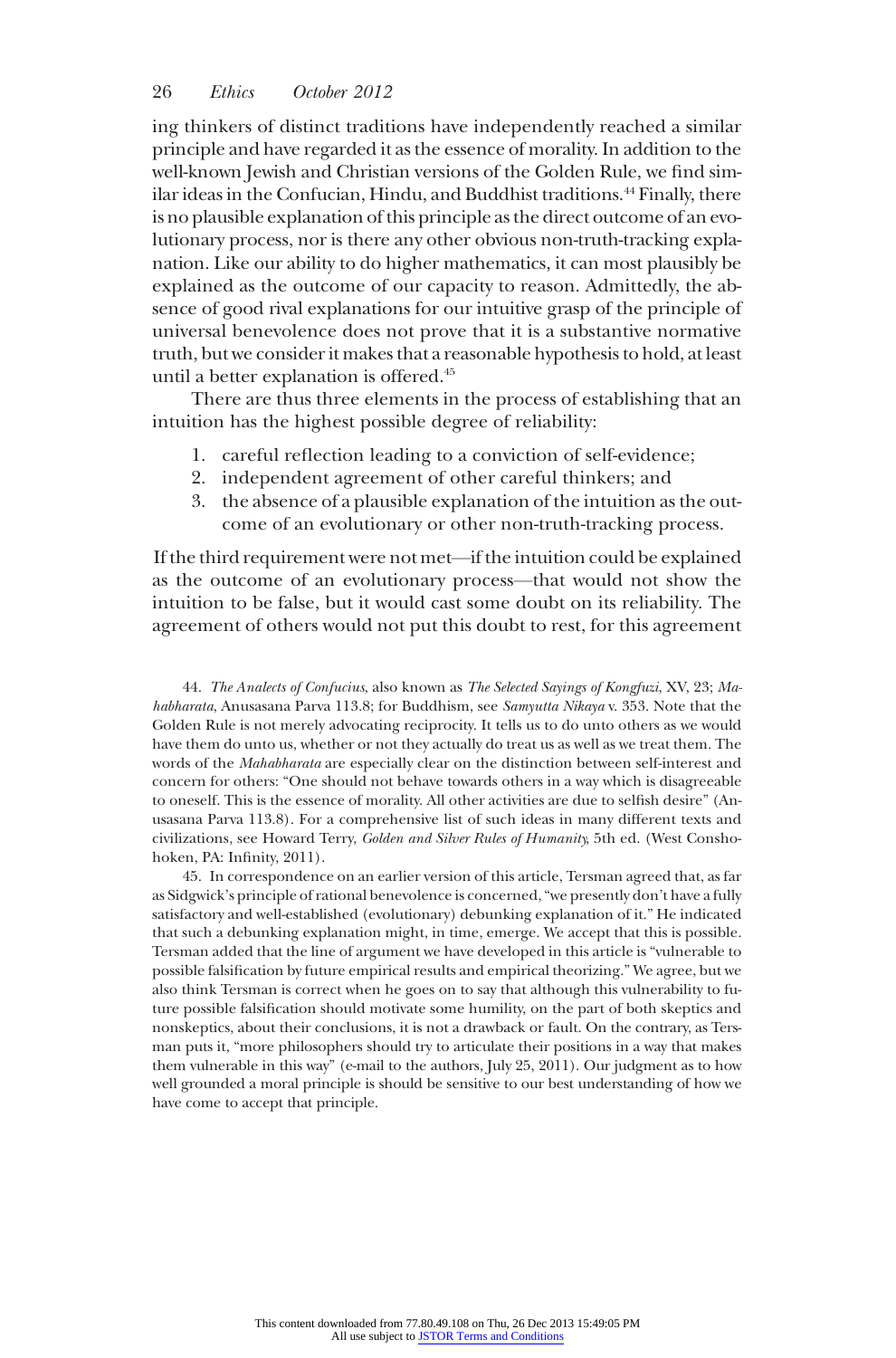could be explained by the fact that the others share the same biological nature. This would raise the possibility that, in thinking that the intuition is self-evident, we are deceiving ourselves. Because the intuition plausibly could arise as part of our evolved nature, it would be, as Street argues, a coincidence if it happened to also be true. Coincidences do sometimes happen, but if an intuition that met the first two requirements but not the third were to clash with an intuition that met all three, we would have a ground for preferring the intuition for which there was no evolutionary explanation.

On the other hand, if an intuition does not meet the first two requirements, the fact that it meets the third would not help it. The ideal of celibacy serves as an example. Celibacy seems likely to diminish, rather than enhance, reproductive fitness, although if it brings sufficient power or prestige, the benefits that the celibate might confer on his or her kin conceivably could outweigh the loss of direct descendants. The widespread support for celibacy during many centuries of the Christian era suggests that our moral ideas are not always responses to evolutionary pressures, but in the absence of some specific religious beliefs, few regard celibacy as an ideal, and certainly not as a self-evident one.<sup>46</sup>

We have argued that Sidgwick's axiom of universal benevolence passes this test, but we are not claiming that it is the only principle to do so. Other principles, including deontological principles, might be equally impartial—for instance, the principle that lying is wrong, whether one is lying to strangers or to members of one's own community. Ethical principles of respect for human rights might also be thought to be impartial in the same way, but to be fully impartial, they would need to be freed from any specific association with members of our species and instead to be reformulated as rights that are possessed by all beings with certain capacities or characteristics.

As we mentioned earlier, the principle that the good of one individual is of no more importance, from the point of view of the universe, than the good of any other tells us nothing about what this good may be. The principle of universal benevolence needs a theory of well-being, or else it is empty of content. Sidgwick is, of course, aware of this. That is why in The Methods of Ethics his chapter on philosophical intuitionism, in which he defends the axioms, is followed by a chapter in which he argues that the ultimate good is pleasure and the absence of pain. Whether Sidgwick succeeds in that endeavor is something we leave open, as we will also leave the question of what kind of method could be used to determine what

<sup>46.</sup> But why, one might ask, does celibacy not meet with the opprobrium of incest or homosexuality, given that it seems equally likely to diminish reproductive success? We do not know the answer, but could it be that for most humans it is less tempting, and therefore people are less in need of dissuasion?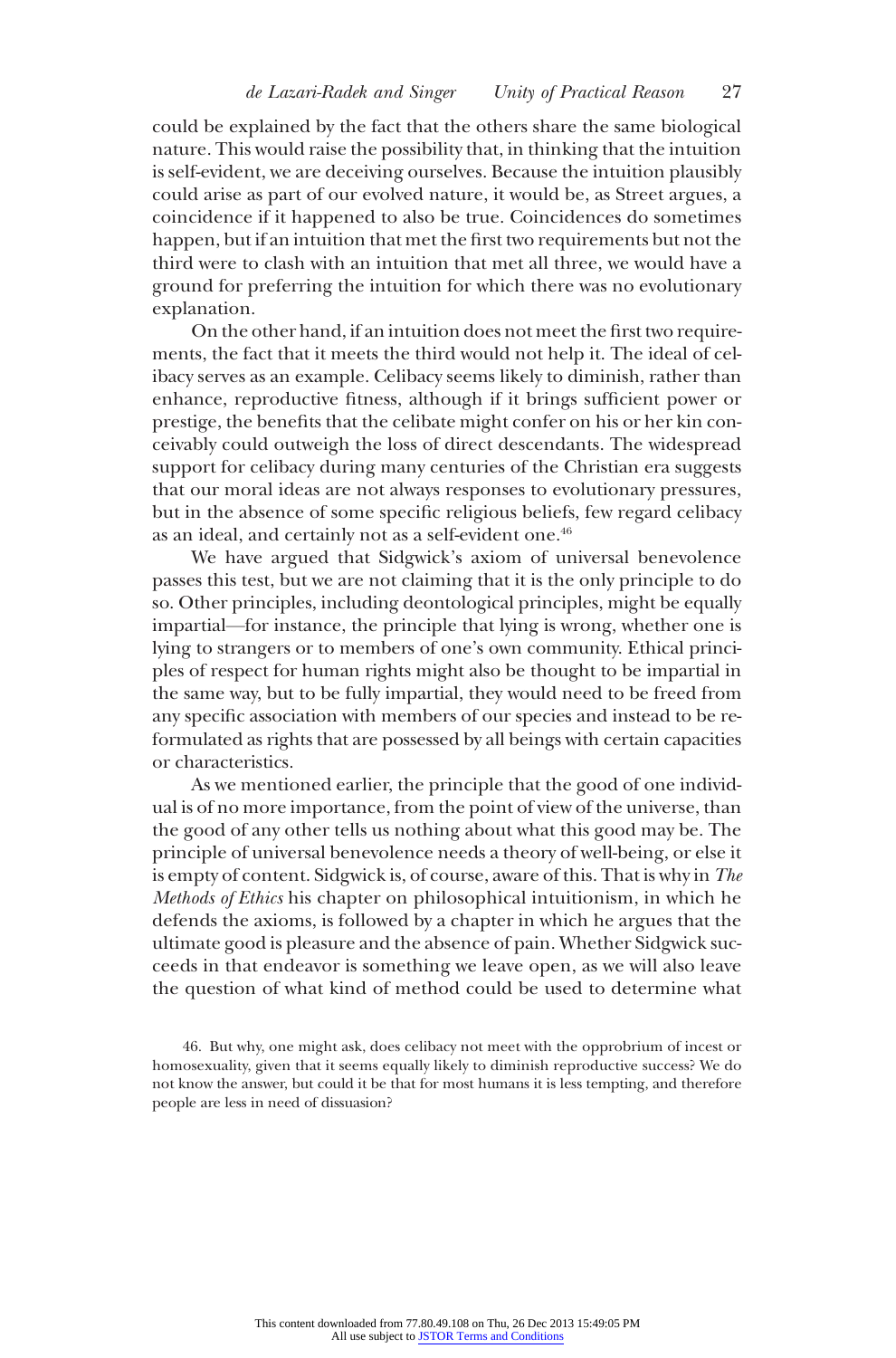is ultimately good. Kahane claims that most plausible theories of wellbeing, including hedonism, are obvious candidates for evolutionary debunking.47 Our primary aim in this article is to show that partial reasons can be debunked and that, whatever the ultimate good may be, we have overriding reasons to aim at it impartially, so in response to Kahane's contention we will limit ourselves to pointing out that if no theory of well-being or intrinsic value were immune to a debunking explanation, this would show only that no theory could be preferred over others on the ground that it alone cannot be debunked. It could not show that no theory of well-being is true.

#### V. THE DUALISM OF PRACTICAL REASON

Now that we have prepared the ground, it is not difficult to see the implications of our argument for Sidgwick's "profoundest problem." It is, Sidgwick believes, "in accordance with common sense to recognize—as Butler does—that the calm desire for my 'good on the whole' is authoritative; and therefore carries with it implicitly a rational dictate to aim at this end."48 This may indeed be in accordance with common sense, but here common sense seems likely to have been formed by the evolutionary influences we have been discussing. Since the claim that egoism is rational clashes with the principle of universal benevolence, we have precisely the situation described in the previous section, and we have grounds for supporting the intuition for which there is no evolutionary explanation rather than the one for which there is an evolutionary explanation. If the rationality of egoism can thus be put in doubt, we can tentatively conclude that all reasons for action are impartial, and the dualism that led Sidgwick to fear "an ultimate and fundamental contradiction in our apparent intuitions of what is Reasonable in conduct" can, at least on the level of rationality, be dissolved.49

This may seem too paradoxical to take seriously. Utilitarians face a similar issue when defending the impartiality of utilitarianism. Sidgwick's response was to point out that although utilitarianism is impartial at the level of theory, in practice there are various factors that limit the extent to which we should try to act impartially, including our greater knowledge of how to bring about our own happiness—which is of course a part of the general happiness—as compared with the difficulty of knowing what will increase the happiness of strangers. Sidgwick also notes that we are

48. Sidgwick, Methods of Ethics, 112.

49. Ibid., 508.

<sup>47.</sup> Kahane, "Evolutionary Debunking Arguments," 120; for a thoughtful response to debunking explanations of hedonism, see Knut Skarsaune, "Darwin and Moral Realism: Survival of the Iffiest," Philosophical Studies 152 (2011): 229–43. We owe this reference to Derek Parfit.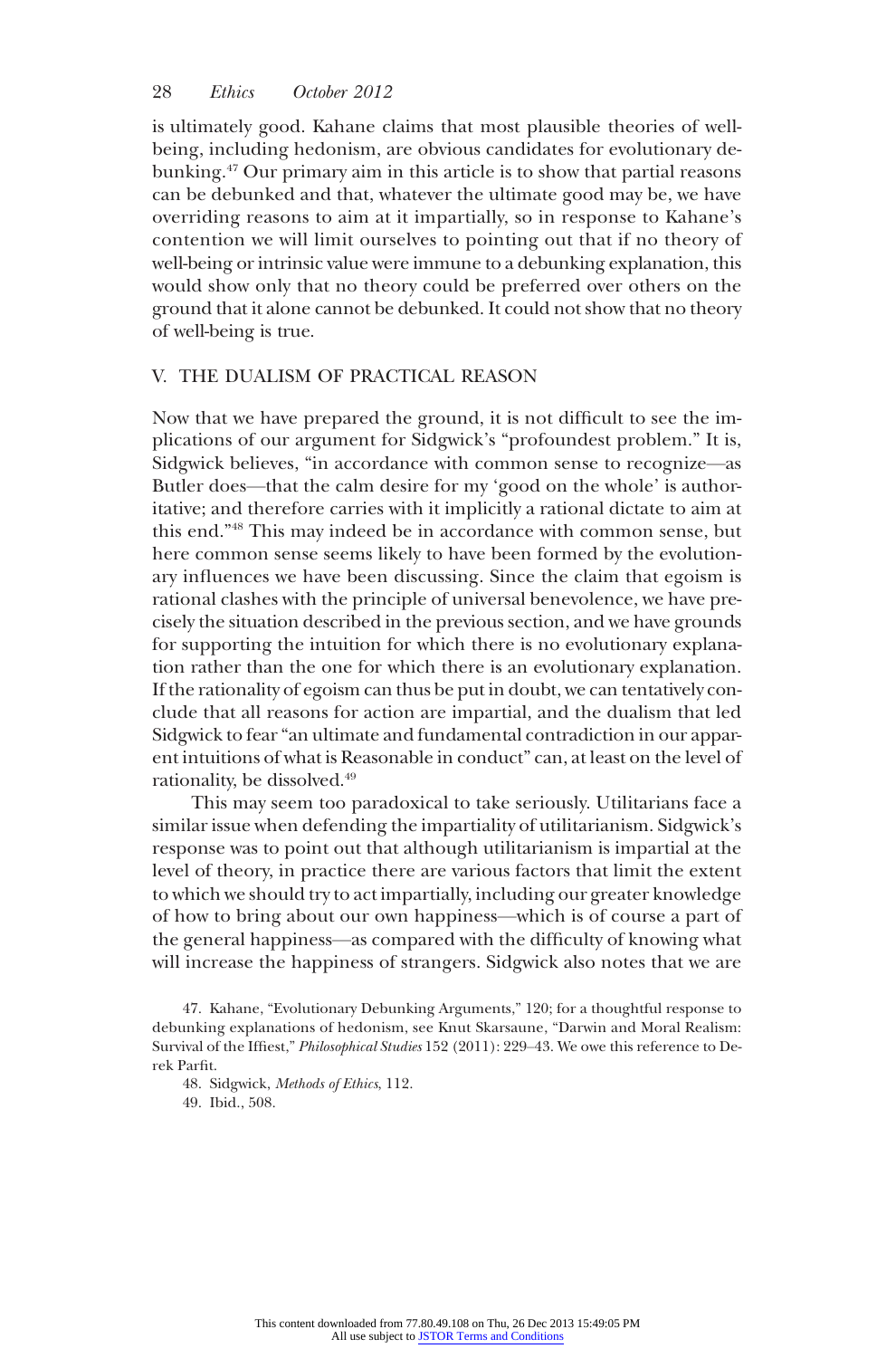better able to increase the happiness of others when we are happy ourselves.<sup>50</sup> In a similar manner, the common view that it is rational to act self-interestedly may gain plausibility because acting in one's own interest, broadly conceived, is often in harmony with doing what is in the best interests of all. Nevertheless, this harmony is far from complete. In a world with a wide gulf between rich and poor, and many opportunities for the rich to help the poor, impartiality remains highly demanding for the rich.

Some of the remaining air of paradox around the idea that all reasons for action are impartial stems from the assumption that a reason for action must provide the person for whom it is a reason with a motivation for acting. Denying the rationality of egoism leaves reason detached from our strongest sources of motivation, namely, our desires to further our own interests and those of our family. If, however, we follow Thomas Nagel, Thomas Scanlon, Jonathan Dancy, and Derek Parfit in distinguishing normative reasons from motivating reasons, the paradoxical nature of our claim is reduced.<sup>51</sup> On this view, normative reasons are independent of our present desires, wants, and beliefs. A normative reason can be a motivating reason when we act for this reason. But we may also have a motivating reason without having a normative reason. Parfit gives the example of someone who acted in order to get revenge. We may say, "His reason was to get revenge, but that was no reason to do what he did." $52$  A discussion of motivating reasons is, Parfit believes, relevant to why people act as they do but not to how they ought to act. The distinction is important because it allows for a conception of practical reason that is free of Hume's assumption that reasons for action must be based on desires. We can have normative reasons for action, irrespective of whether we like them, agree with them, or desire to act in accordance with them.

Given Parfit's insistence on the normative rather than the psychological nature of practical reason, our argument suggests that he could have gone further and rejected what he refers to as personal and partial reasons. Why then does Parfit accept the validity of personal and partial reasons, rather than say that they are very common motivating reasons but—as with the desire for revenge—not normative reasons? One possibility is that, like so many contemporary moral philosophers, he accepts the model of reflective equilibrium made popular by John Rawls, and this leads him to be reluctant to reject too many of our common moral judgments. But Parfit interprets reflective equilibrium widely, so that the process of reaching an equilibrium takes into account both scientific theo-

52. Parfit, On What Matters, 1:37.

<sup>50.</sup> Ibid., 431.

<sup>51.</sup> See Thomas Nagel, The View from Nowhere (New York: Oxford University Press, 1986), chap. 8; T. M. Scanlon, What We Owe to Each Other (Cambridge, MA: Harvard University Press, 1998), chap. 1; Jonathan Dancy, Practical Reality (Oxford: Clarendon, 2000), chap. 1; Parfit, On What Matters, 1:37.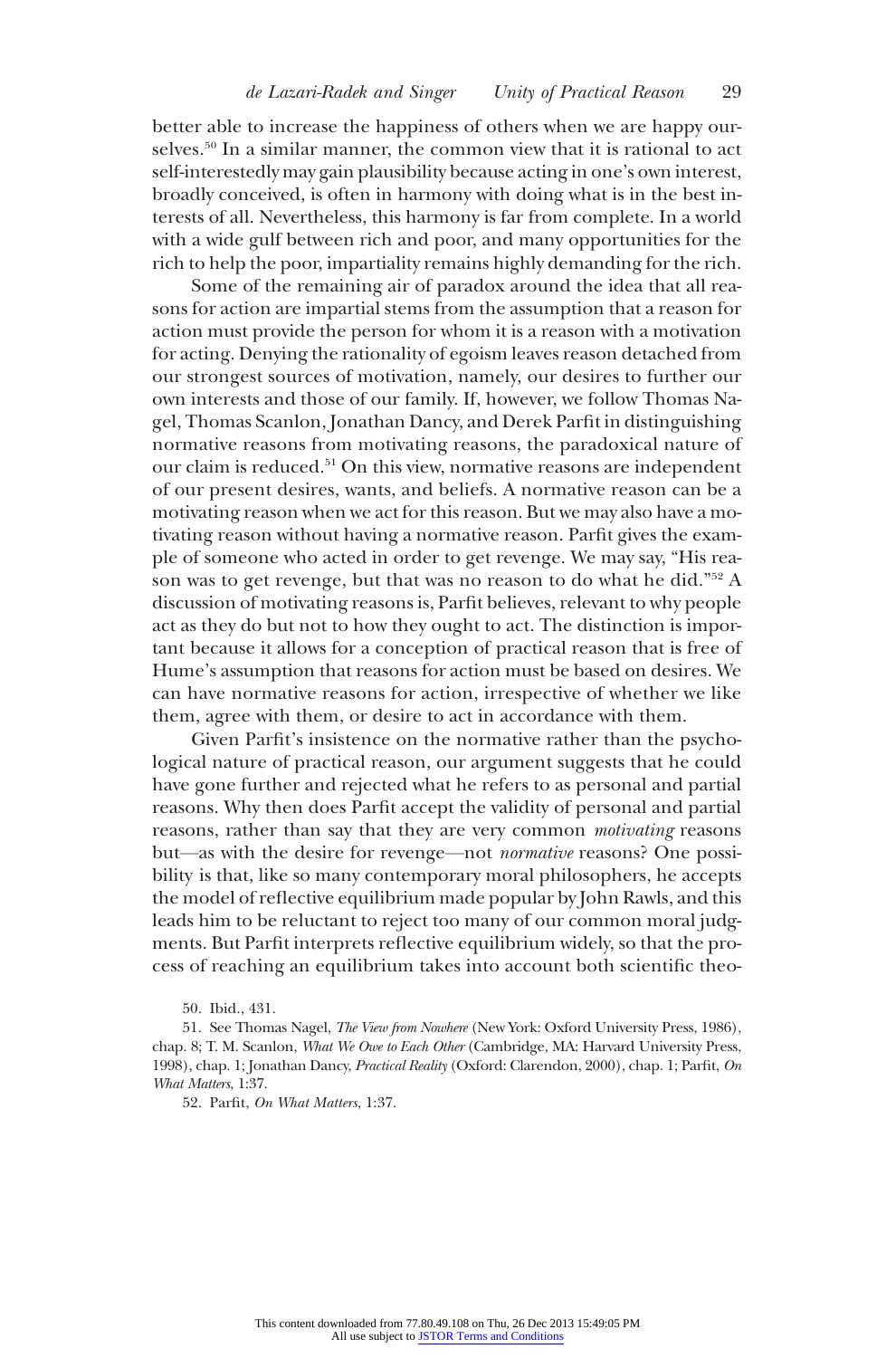ries and normative theories. As he puts it, "When we try to achieve what Rawls calls refective equilibrium, we should appeal to all of our beliefs, including our intuitive beliefs about the wrongness of some kinds of act."53 Among the scientific theories to be taken into account is evolutionary theory, along with the argument that it undermines the credibility of some of our most widely shared moral intuitions. Parfit, in particular, is well aware of this, for he stated it with his usual clarity in Reasons and Persons:

if some attitude has an evolutionary explanation, this fact is neutral. It neither supports nor undermines the claim that this attitude is justified. But there is one exception. It may be claimed that, since we all have this attitude, this is a ground for thinking it justified. This claim is undermined by the evolutionary explanation. Since there is this explanation, we would all have this attitude even if it was not justified; so the fact that we have this attitude cannot be a reason for thinking it justified. Whether it is justified is an open question, waiting to be answered.<sup>54</sup>

Parfit, and other proponents of reflective equilibrium, widely interpreted, could therefore draw on evolutionary theory, as well as on Sidgwick's normative arguments, in order to reject many widely shared moral intuitions, while retaining the principle of universal benevolence. Although those who make use of reflective equilibrium in normative and applied ethics typically assume that they should try to achieve an equilibrium between a plausible normative theory and most, or at least many, of our commonly accepted moral judgments, there is no need for them to make this

53. Ibid., 367. Street, too, refers to the "widespread consensus that the method of reflective equilibrium, broadly understood, is our sole means of proceeding in ethics" ("Darwinian Dilemma," 124). Street's acceptance of this model may have led her to neglect the possibility of defending moral realism that we have adopted, namely, that of accepting that many of our common moral intuitions are false, while defending at least one fundamental principle that we reach by the use of our reason. If we can grasp some moral truths by the use of our reason, while we hold others only because their acceptance enhanced our evolutionary fitness, it would be a mistake to assume that the best normative view is the one that holds these two kinds of beliefs in reflective equilibrium. Incidentally, despite the now-common view that reflective equilibrium, widely interpreted, is the inescapable method of justification in ethics, it is possible to interpret Sidgwick as a foundationalist who does not appeal to all of our beliefs but rather to a limited number of self-evident axioms. For discussion, see Peter Singer, "Sidgwick and Reflective Equilibrium," Monist 58 (1974): 490–517; Steven Sverdlik, "Sidgwick's Methodology,"Journal of the History of Philosophy 23 (1985): 537–53; David Brink, "Objectivity and Dialectical Methods in Ethics," Inquiry 42 (1999): 200–210; Anthony Skelton, "Henry Sidgwick's Moral Epistemology," Journal of the History of Philosophy 48 (2010): 491–519; Roger Crisp, "Sidgwick and the Boundaries of Intuitionism," in Ethical Intuitionism: Re-evaluations, ed. P. Stratton-Lake (New York: Oxford University Press, 2002), 56–75; and Phillips, Sidgwickian Ethics, chap. 3.

54. Derek Parfit, Reasons and Persons (Oxford: Clarendon, 1986), 186; we owe this reference to Kahane, "Evolutionary Debunking Arguments," 110.